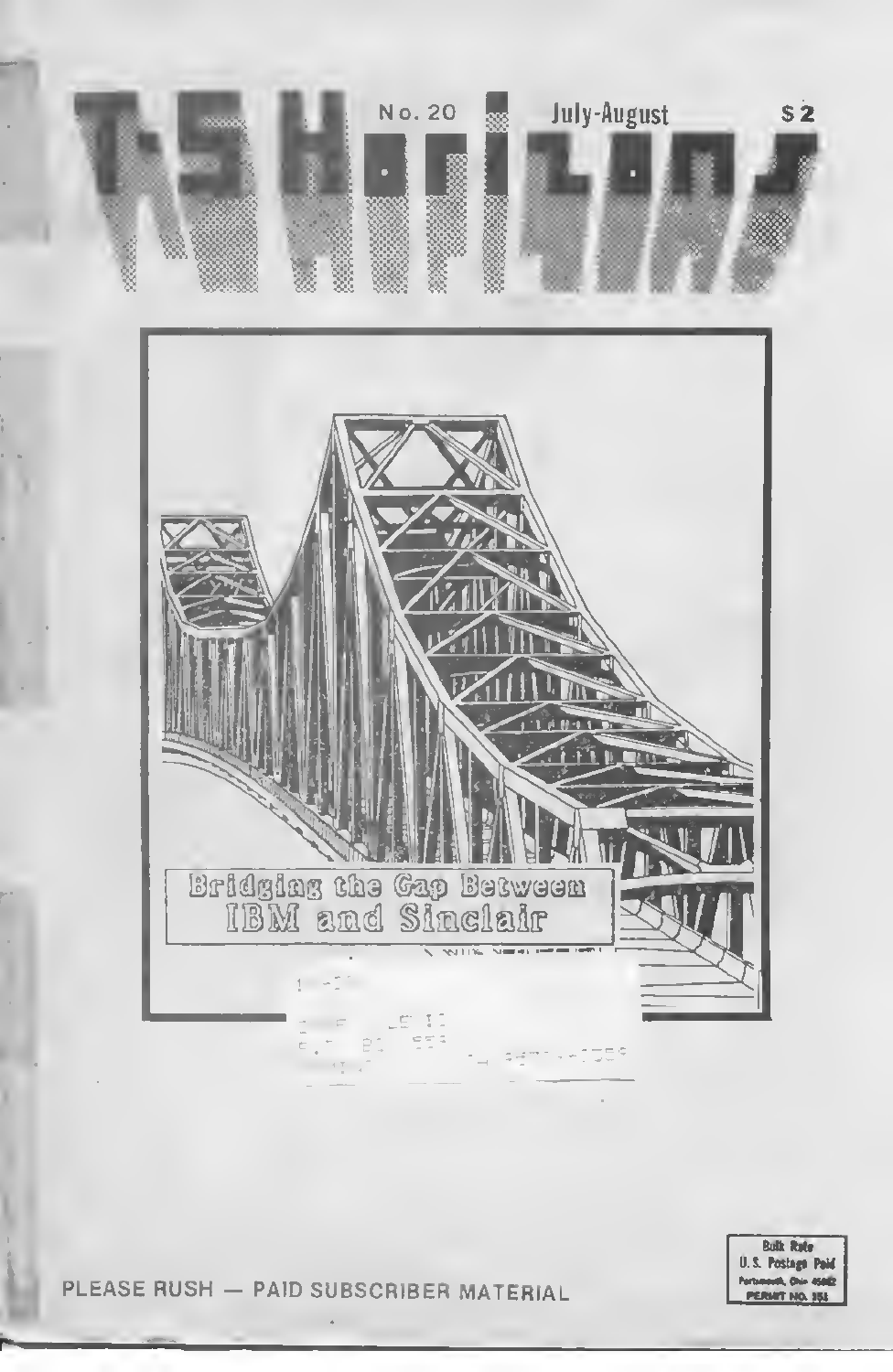

## **TS HORIZONS**

Issue #1, November 1983<br>Creating/Saving Files (W.S.Johnson),<br>Repeat Key and Uninterruptible Power Repeat Ney and Dimiter repeate Force<br>Supply Projects, Numerical Analysis,<br>Load/Save Problems, Reviews, and more!

Issue #2, Oecember 1983<br>Matrix/Cursor Input (WSJ), User-<br>Friendliness, Reset Switch Project,<br>Memory Reduction, Rule of '78, ZX Cash<br>Register, Graphics Tutorial, Etc.

Issue #3, January/February 1984<br>Two Animation Programs, Simple Loading<br>Aid Project (Young), Tape File Protection,<br>Oifferential Equations, Ham Radio<br>Reviews, User Group Help, and morel

Issue #4, March 1984<br>The Oeath of TimEX, TS1000 Bank Switching Part 1 (Hunter), Error Recovery (WSJ),<br>Edge Connector Schematics, Simpson's<br>Rule, Reviews, Reader Input, and Morel

Issue ₹S, April/May 1984<br>"WORM" Word Processor (Young) Part 1,<br>Least Squares Method, TS1000 GRaphics<br>Program, TS 2068 Future?, Bank Switch<br>Pt.2, Program Tips, Reviews, and More.

Issue #6, June 1984<br>TS1000 as Church Aid, Interfacing Books,<br>Numerical Analysis, Hardware Tips,<br>'WORr'-2, Switching-3, Good News, Six<br>Reviews, and Morel

Issue #7, July/August 1984 Fassue - 7, 2017 August 1998 Program<br>Tips, How a Compiler Works, Rotating<br>Globe, Byte-Back Modem, TeleCommun-<br>Ications for Beginners, Switching-4,<br>WORM-3 (concluded), and Morel



and MADI MORE ?

**User Friendliness** 

Issue FB, September 1984<br>TS 1000 Music Program (White), 2068<br>Plotter, 2068 Character Set (Young),<br>Address Program, Nine Reviews, Tele-Communications Column, Etc.

Issue #9, October/November 1984<br>ANNIVERSARY ISSUE, 2068 Spirograph,<br>Higgenbottom Interview, FORTH for TS<br>Computers, Spectrum Section, Switch-S, TeleCommunications, Reviews, etc.

1ssue #10, Oecember 1984<br>40 PAGES, Making BackUps of 2068<br>Software, Banner Programs (1000 & 2068),<br>OL, TS1000 Program Tips, Christmas<br>Program, RS100 vs. TS1000, MTermil<br>Horizon Awards, Switch-6, TSUGs, Morel



Issue \*11, January 1985<br>40 PAGES, Lower Case on the<br>TS1000/ZX81 (2040 printer), 2068 Word<br>Processor Evaluation PL1 (Ferrebee), Bar<br>Graph Program, Experimenting with flyte<br>Back Modem, Switching-7, INDEX of Issues<br>1-10, Revi

Issue \*12, February/March 1985<br>2068 Mass Storage, Software from<br>England, T51000 Program Tips, 2068 Word<br>Processor Eval.-2, Bank Switching<br>Concluded, MTerm Patches, 2068 Tutorial.

Issue #13, April 1985<br>Complete 2068 Word Procesor Listing,<br>TS1000 Simulated READ-DATA, WORY<br>Enhancements (1000), User Oefined<br>Graphics (2068), 'Try These,' Changing<br>Fonts (2068), and Morel



are Still

Available

Issue #14, May/June 1985<br>Special HAROWARE Issue, TS1000<br>Keyboard Add-on, ZXB1 Rampacks on the<br>2068, Surge Suppressor Project, User<br>Group Report, OL Report, Cassette Tips.

Issue = 15, July/August 1985<br>Byte-Mapped Scroll (2068), Spectrum<br>Conversion Notes, VU-CALC with 80-<br>column Printer(1000), Machine Code<br>(1000), B Reviews, OL, Etc.

Issue =16, November 1985<br>2068 Line Renumbering (Bell), MTerm on<br>Spectrum, 2068 Clover, Stopper Program<br>(1000), Quick Balance, Logic Families,<br>Sinclair World, News and Reviews.

Issue \*17, February/March 1906<br>FastBox Trilogy (1000), Banta Keyfinder,<br>2068 Screen Save (Beli), 3D Fractals<br>(2068), 2068 Little Goodies, INDEX -<br>Volume 2, Issues 11-16, Reviews.

Issue = IB, April 1986<br>Software Protection, Partial Pascal<br>Review with Program (1000), Etch-Ah-<br>Sketch (2068), Mikrodrive Backups, Filler<br>Up(1000), Pixel-by-Pixel Screen Scroll,

Issue #19, May/June 1986<br>2068 Video Modes, Revising Hunter Board,<br>New Wafadrive Column, Quadratic<br>Equations, 2068 Bank Switching Part 1,<br>Zebra Oesigner Tips, InOLings, etc.

 $11.4$ 

| Subscription/ Bock Issue Order Form                                                                                                                                |                                                                                                 |
|--------------------------------------------------------------------------------------------------------------------------------------------------------------------|-------------------------------------------------------------------------------------------------|
| $-9$ -Issue subscription \$15 (U.S.), \$<br>\$21 Canada, \$25 Other Foreign                                                                                        | Nome:                                                                                           |
| $-$ Back Issue $\odot$ \$2.00 each<br>$-1$ $-2$ $-3$ $-4$ $-5$<br>$-5$ $-7$ $-5$ $-5$ $-5$<br>$-11$ $-12$ $-13$ $-14$ $-15$<br>$ 16  17  18  19$<br>Total enclosed | Address:<br>Citu<br>State, Zip:<br>Send to: TS Horizons, 2002 Summit St.<br>Portsmouth OH 45662 |
| ilco This Entro or a Coau. Or Weste Out Vous Osdas On a Curvusota.                                                                                                 |                                                                                                 |

or a Copy . <u>Or</u> Write Out Your Order On a Separate Sheet of Paper to Avoid Defecting Magazine  $\overline{2}$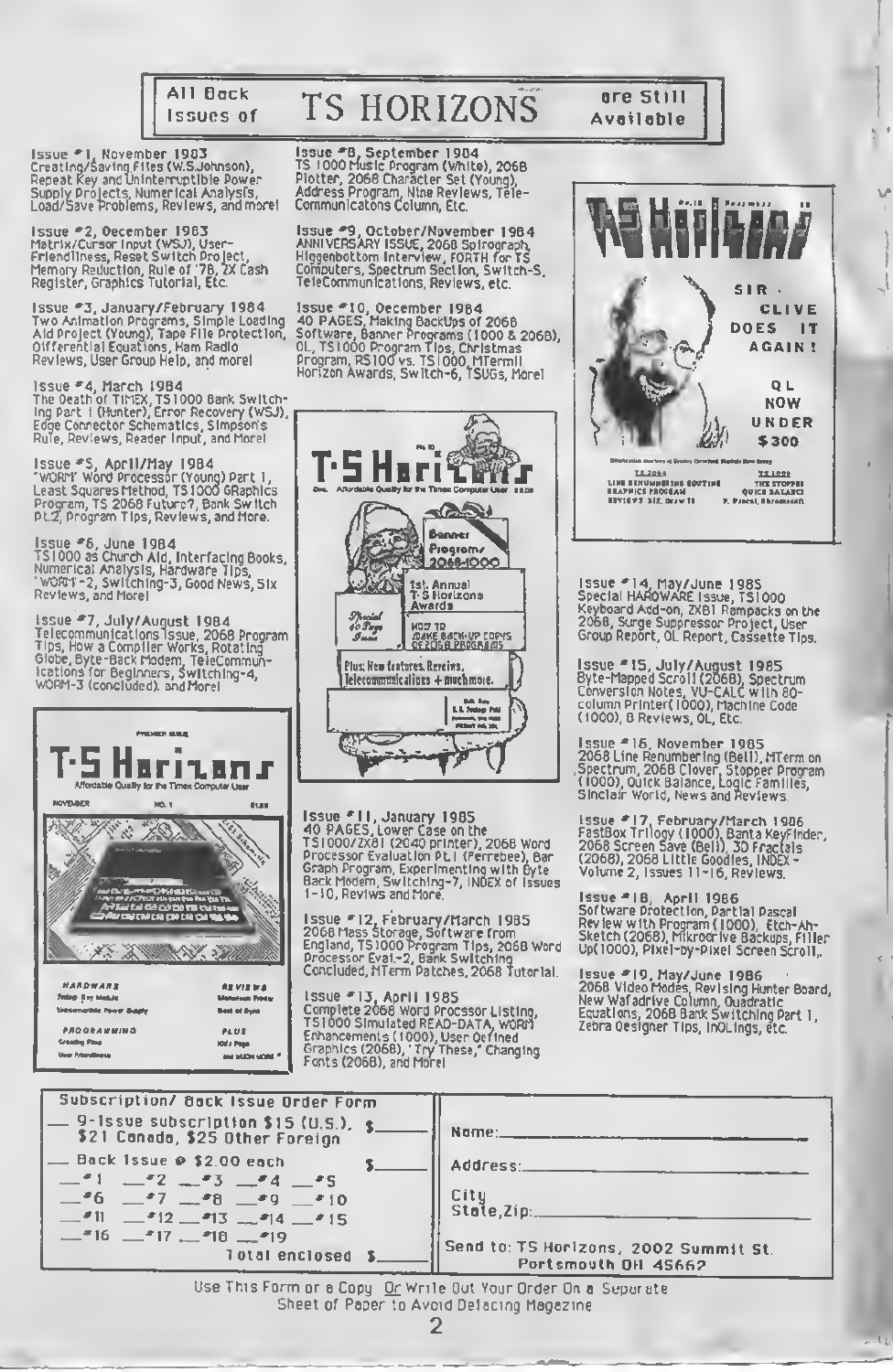July-Aug. 1986 TS HOP1200S Issue No. 20

—

 $\overline{\phantom{a}}$ 

| Back Issue/Subscription Order Form<br>Table of Contents<br><b>ENTER</b><br>Letting Tex Out of the 8ag, Computer<br>Fest, Convicts, Reader Input<br>FREE CLASSIFIED ADS<br>Another TS Horizons first<br>Real "Classified" Ads<br>Try These - Reader Submissions<br>B. Bush, John Copps, D. Richardson, Dave<br>Johnson, Joe Jenkins, and R. Watts<br>"In Spec" - Spectrum/Wafadrive<br>Column by Frank Davis<br>Rotronics Toolkit Review<br>Bridging The Gap Between Sinclair and<br>IBM - for the TS 1000<br>More BiTS - by Joe Smith<br>$  \nmid$ | 2<br>Bank Switching the TS 2068, Part 2<br>12<br>3<br>by William J Pedersen<br>4<br><b>REVIEWS</b><br>GOSUBS - 800x Review by Art Gindin<br>14<br>For the TS1000/ZX81<br>6<br>Applied Sinciair by R. Booth<br>16<br>Rev. by K.D. Lewis, Ph.D.<br>RMG Printer EPROM<br>17<br>7<br>Reviewed by Art Gindin<br>Pixel Sketch and Graphics Editor<br>18<br>Lemke Software (for 2068)<br>8<br>Reviewed by Richard Watts<br>Designer Graphics<br>19<br>More fun from Billi Ferrebee<br>9<br>Smart-Text TS-2068 - by 8111 Jones<br>20<br>An Integrated Software Package for 2068<br>Review By Tex Faucette<br><b>TS NEWS</b><br>22<br>Ad Index<br>22<br>$\overline{a}$ |
|----------------------------------------------------------------------------------------------------------------------------------------------------------------------------------------------------------------------------------------------------------------------------------------------------------------------------------------------------------------------------------------------------------------------------------------------------------------------------------------------------------------------------------------------------|---------------------------------------------------------------------------------------------------------------------------------------------------------------------------------------------------------------------------------------------------------------------------------------------------------------------------------------------------------------------------------------------------------------------------------------------------------------------------------------------------------------------------------------------------------------------------------------------------------------------------------------------------------------|
|                                                                                                                                                                                                                                                                                                                                                                                                                                                                                                                                                    | 32a1<br><u>Coming in the Next Issue of TS Horizons:</u><br>OUR SPECIAL SUPERSIZED                                                                                                                                                                                                                                                                                                                                                                                                                                                                                                                                                                             |
| NEW TS HORIZONS FEATURE<br>T S<br>FUNNIES<br>More Little Goodies for the 2068<br>From George Mockridge<br>Walter Komlosy's<br>"The ULTIMATE ZX81"<br>"ZX81 News And Resources"<br>by Peter McMullin Returns                                                                                                                                                                                                                                                                                                                                        | "CATCHUP" ISSUE!<br><b>A Special Collection</b><br><u>of Graphics Programs</u><br>for the 2068 by Bernard Bush<br><b>Bill Pedersen's</b><br><b>Bank Switching Article</b><br>Concludes with Parts III & IV                                                                                                                                                                                                                                                                                                                                                                                                                                                    |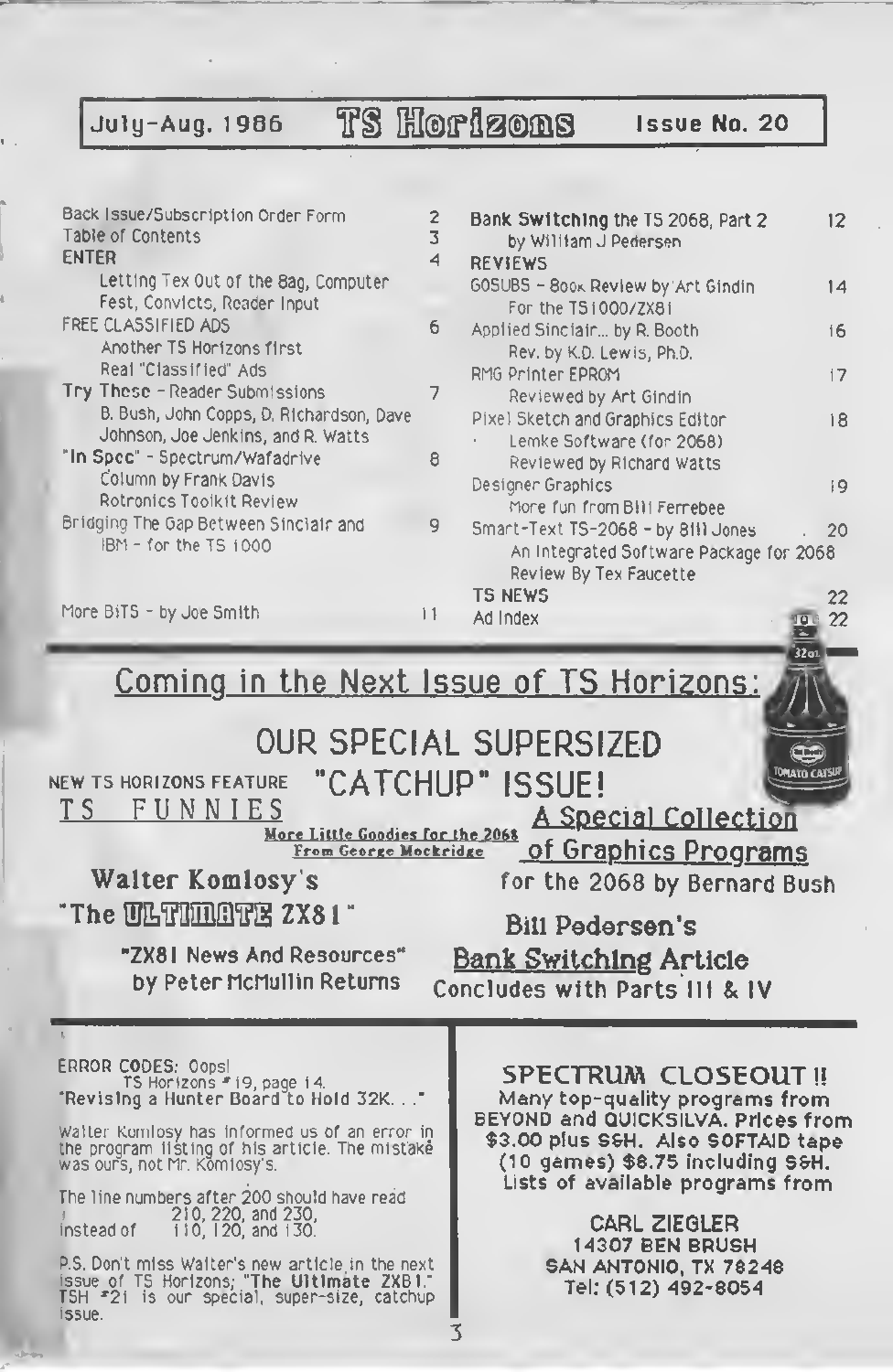## *EXPERIENCE*

#### Dear Readers,

<sup>I</sup> always like to hear from Tex. Tex Faucette has been a faithful supporter of TS Horizons trom almost the beginning. Many of you know Tex as Oscar Sensa-<br>baugh – from – Computer baugh from Trader Magazine, where he writes <sup>a</sup> regular Timex etc., column he call "Computin' in the Country. Yes, I'm letting the cat out of the bag They are one and the same That must be a surprise to many of you



OSCAR/TEX

who are familiar with his "country-style" reviews and discussions in CTM. While his CTM articles are full of Texas slang and humor, his TSH reviews are written in virtually perfect grammar and spelling. The one thing that ties Oscar and Tex together is the clarity and thoroughness of his reviews and the humor he brings to his writing.

Why have <sup>I</sup> let the secret out now? Actually he has dropped hints before, and <sup>I</sup> hope he does mind me doing this without asking, but Tex had an accident not too long ago. Nothing tragic, but he had <sup>a</sup> nasty fall from the back of <sup>a</sup> semi trailer and spent most of the summer recuperating. This kept him away from his computers and the Cincinnati Computer Fest. When he finally was able to compute again, he accidentally let <sup>a</sup> test prod slip during <sup>a</sup> hardware project and he blew up his 2068. Anyway he's still taking physical therapy, but he's a lot better. I'd like to suggest those of you who have come to appreciate his writing take a<br>minute to jot down a note or send a nice getwell card and tell him you wish him and his family well. (He rambles on about his grandkids and his XYL- that's "ex-younq lady" or wifeendlessly in CTM). His address is:

> Tex Faucette (or Oscar, whatever) 801 N. 7th St, Ballinger TX 76821

Thanks. (I hope he doesn't kill me for this.)

#### Spe aking of Computer Fests

Some people have written to say that they would have liked to see more on the Cincinnati in the last issue; Oscar/Tex being one in particular For that reason, we pirated the following article from the latest LISTing, the Long Island User Group newsletter:

Review of A Happening in Ohio by John Sampson

Well I finally got to go to an honest to goodness Timex/ Sinclair Computer Fest. I missed the one they had in Boston in November of 1983, so when <sup>I</sup> heard about this affair, <sup>I</sup> said "Self- -you better get to this one. ''

4

<sup>I</sup> flew to the Cincinnati airport (which is in Kentucky by the way) early Saturday morning, stayed over night at the Ramada Inn where the ComputerFest was held, and' flew back to New York late Sunday night, after two very nice days at the affair. Between plane fare, car rental, motel room, food, and miscellaneous expenses, it cost me about \$250.00 not counting the little <sup>I</sup> spent for the goodies.

Well <sup>I</sup> wasn't disappointed. <sup>I</sup> am told almost 300 people from all over the country attended, and they had a good showing of about 30 suppliers of TS products. <sup>I</sup> got to meet and talk with Tom Woods, Bill Russell, Jerry from Aerco and Tom Bent to name a few. They had a good array of T/S products on display I would estimate that there was about 40% QL, 20% 2X81 and 40 % TS2068 and/or Spectrum.

In addition the people who ran the show scheduled ten hourly seminars, five on Saturday and five on Sunday. These seminars were free and covered such topics as Machine Code Programming, Forth, Using Data Bases to name a few, and were very interesting. <sup>I</sup> attended five of them , and <sup>I</sup> got <sup>a</sup> few answers to some questions. The only negative thing <sup>I</sup> could say about the Computer Fest is that the Ramada Inn was ahout 30 miles from the airport and they did not arrange inexpensive, reliable transportation for the incoming guests. <sup>I</sup> don't know if it was the fault of Ramada or the organizers but I chose to, rent a car so <sup>I</sup> was not inconveniencd at all.

Now that <sup>I</sup> look back on it, it was great. The weather was beautiful, everything went smoothly and <sup>I</sup> brought back some software <sup>I</sup> didn't have before, a brand new 1500, some back issues of CTM and a new Aerco DOS. If there is another Computer Fest being held somewhere, <sup>I</sup> advise all of you to attend. You probably won't regret it.

<sup>I</sup> don't remember Mr. Sampson from the Fest but his reactions were very typical. No matter how<br>far people came or how much money they had or far people came or how much money they had or how computer-proficient they were, <sup>A</sup> GOOD TIME WAS HAD BY ALL & that's not just <sup>a</sup> cliche.

Speaking as <sup>a</sup> member of the Computer Fest Board, it was <sup>a</sup> success that exceeded our fondest hopes. Here was a group of regular guys, none of whom had ever attempted anything like this before, trying to pull off a major event based on a computer that is no longer being made, with no funds. It was really unprecedented. At the beginning we had no commitment from any TS-supportinq companies. We were wondering if we could fill one meeting room (or if worse came to worse <sup>a</sup> large tent) and if we could pay for it. When the event finally came we had <sup>a</sup> hard time squeezing everything ar.c everyone into two adjacent conference rooms, <sup>a</sup> separate room for seminars, and about 50 or 60 feet of adjacent hallway.

So how did we pull it off? First, we thought, about what we'd like to see if we were going to a TS Fest; this involved a lot of brainstorming and then picking out what we were capable of. Second, we tapped into the already-existing TS network: newsletters, magazines, BBSs, user groups, word of mouth, mailing lists, and any thing else we could think of. The most important thing was organization: everyone had a job to do and everyone did his job.

Of course we made mistakes. We wanted <sup>a</sup> location that was easy to get to for people driving in and far enough from the city that costs were reasonable. Unfortunately, we underestimated the number of people who would be flying in and we got too far from the airport. Other mistakes were minor ones.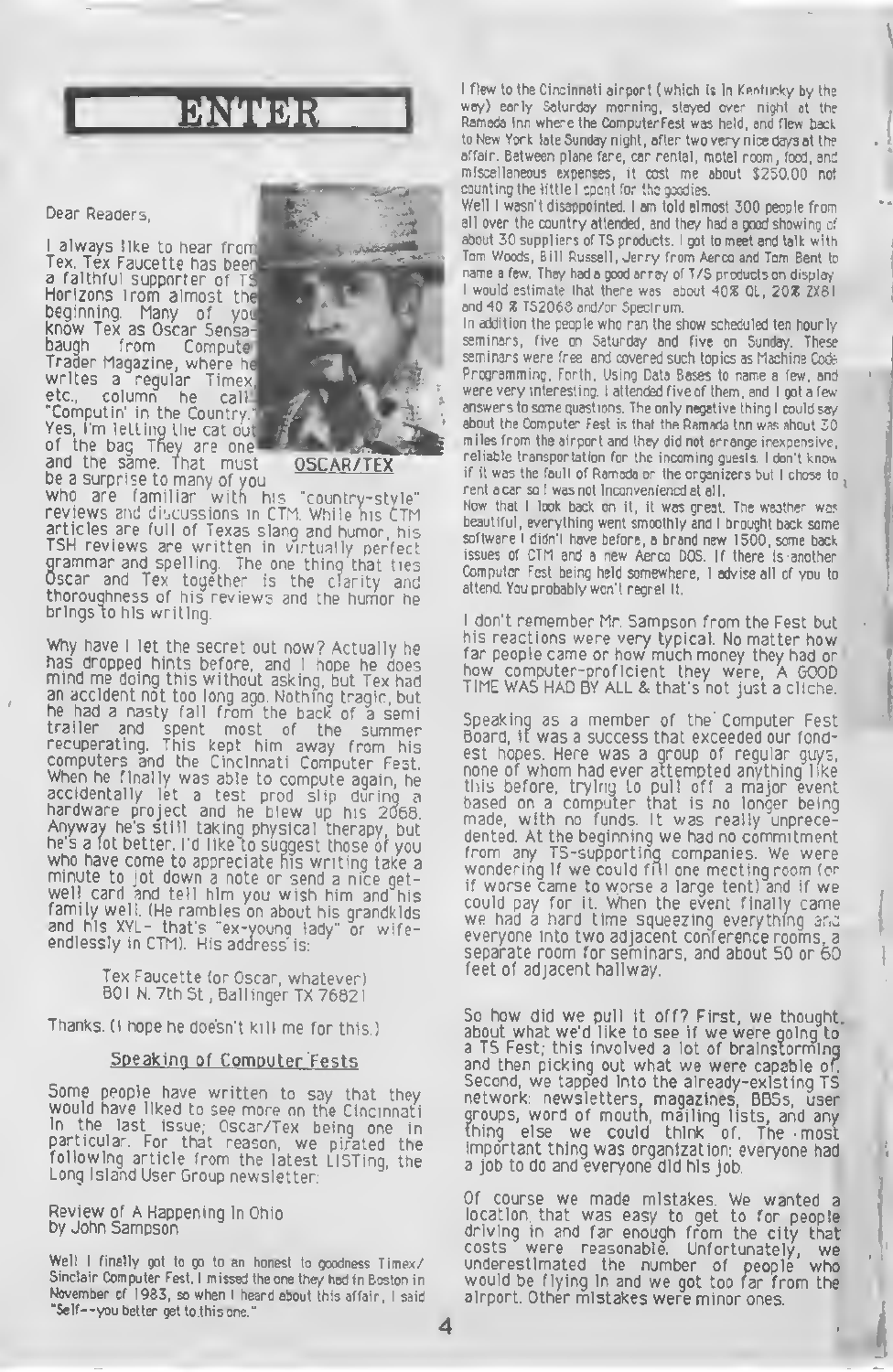#### Future Fests

The point <sup>I</sup> am trying to make above is that user groups in other areas should consider trying the same thing. <sup>I</sup> know it's being talked about for the New York area, Florida, and Texas, and when and if something definite is established you'll read about it in TS Horizons. The Second Midwest TS Computer Fest is scheduled for the first weekend in May (in Indiananapolis, this time) and the money that is used to start it will come from the money left over from admissions and vendor fees from the '86 in Cincinnati. For more information contact Frank Davis, see "In Spec" for his address.

This money is also available to help other reputable individuals and groups. Also our groups "acquired wisdom" has been collected and written down and should be available for others to use. The Milwaukee User Group made <sup>a</sup> video tape of the Fest and copies are available for <sup>a</sup> minimal fee (\$2 postage and a blank tape, <sup>I</sup> think). All these things would be very valuable and are available. And you can be sure of vendor support after the response we received.

Think about it.

#### Apologies Are In Order

In certain letters I have mailed out soliciting companies for advertisements <sup>I</sup> made some claims that may have appeared in TS Horizons in the past, <sup>I</sup> can't remember. One unfortunate claim <sup>l</sup> made was that TS Horizons is the oldest TS-specific magazine still being published. Not too long ago <sup>I</sup> received a very irate, but very justified letter from Fred Nachbaur of<br>Syncware News. Among his other matters of concern, he rightly called me on the carpet for claiming implicitly that TSH is older than Syncware. To set the record straight, SWN was published nearly a year before the first issue of TS Horizons, why the mistake? <sup>I</sup> wish <sup>I</sup> could plead senility, but <sup>I</sup> don't think <sup>I</sup> could get away with it at 28. Actually, <sup>I</sup> didn't hear of or see <sup>a</sup> copy of SWN until after the first issue of TS Horizons was published, and when <sup>I</sup> wrote the ad copy my memory failed me and I made a<br>dumb mistake. That's no excuse but it is a sincere apology. Another question Fred had was about an exchange advertising arrangement we apparently made way back in the old days. <sup>I</sup> had forgotten about it and they never sent me an ad to use anyway (unless my memory has failed me again). So anyway, Fred and everyone else at Syncware News, consider this an apology. You guys deserve a lot credit for a great publication Tactually two, counting "Quantum Levels") and for being the oldest surviving American TS magazine.

#### Computers for Convicts

We recently received the following notice from George Mockridge of the Peninsula user group in California, "If you were kind enough to send a copy of your newsletter to Robert Kelly in support of our Prisoner Timex/Sinclair Aid Program, you may have had recent copies returned with the message that Mr. Kelly is no longer there. We have just received word that he nas finally been granted parole and we hope that our help may have played a small part in

his release. There are still a number of inmates interested in T/5 computing, and we ask that you please continue to send copies of your newsletter to these men. In the future send your newsletter to:

Mr. William Kassel Pre-Release Supervisor

215 East Bonanza

Las Vegas NV 89158

Mr. Kassel will see to it that your N/L gets distributed to the inmates interested in T/S computing. THANKS FOR CARING."

### READer INPUT

Dear Rick, <sup>I</sup> guess it's time to cough up <sup>a</sup> renewal fee. <sup>I</sup> never expected to get this much milage out of my original subscription. <sup>I</sup> never expected to qet such value out of it either. Please accept my thanks for scaling back your expectations back to your possibilities and stubbornly sticking with through what must have been some discouraging times (and may still be). Thanks also for giving me outstandingly useful, thought provoking reading It would be cheap at twice the price... You've rejected frills in exchange for honest workmanship and conscientious grit.

Greg Feig, Havre MT

Dear Rick, <sup>I</sup> am going to take you up on the offer you made to give me <sup>a</sup> list of all the TS subscribers in my area. I'd like them for the state of Iowa which <sup>I</sup> think would be zip codes <sup>50000</sup> to 52899. <sup>I</sup> am trying to start <sup>a</sup> T5 users group locally. <sup>I</sup> also run <sup>a</sup> TS sub-board on <sup>a</sup> local BBS. Many thanks, and keep putting out that great magazine.

> Dave Youngquist, 1321 NE 43 Ave., Des Moines IA S0313.

Dear Dave, The requested list is now on its way to you. By the way that offer still stands for anyone who wants to<br>start a new group, or pump some new start a new group, or pump some new<br>blood into an old one. Just write and let<br>us know what zip codes you want.

#### **Mora Controversy**

The abortion controversy has generated <sup>a</sup> lot of mail, and several people have written in to say that it makes interesting reading. <sup>I</sup> think the following sampling or letters is representative of what we've received so far. In the interest of saving space, only the briefest of excerpts are presented here. <sup>I</sup> am especially sorry to reduce Fred Nachbaur's and Bob Hartung's letters so drastically.

<sup>I</sup> for one want to be counted among those who agree with you 100% in your decision to put the Pro-Life ad in TSH \*18. <sup>I</sup> believe most, strongly that you have every right as an editor and publisher to present this material if you so choose, even if it has nothing whatsoever to do with computing... also feel that the vast majority of f/S users who have benefitted from your dedication to TSH consider it a small loss that a handful of people see fit to drop out of your subscribers because of their pro-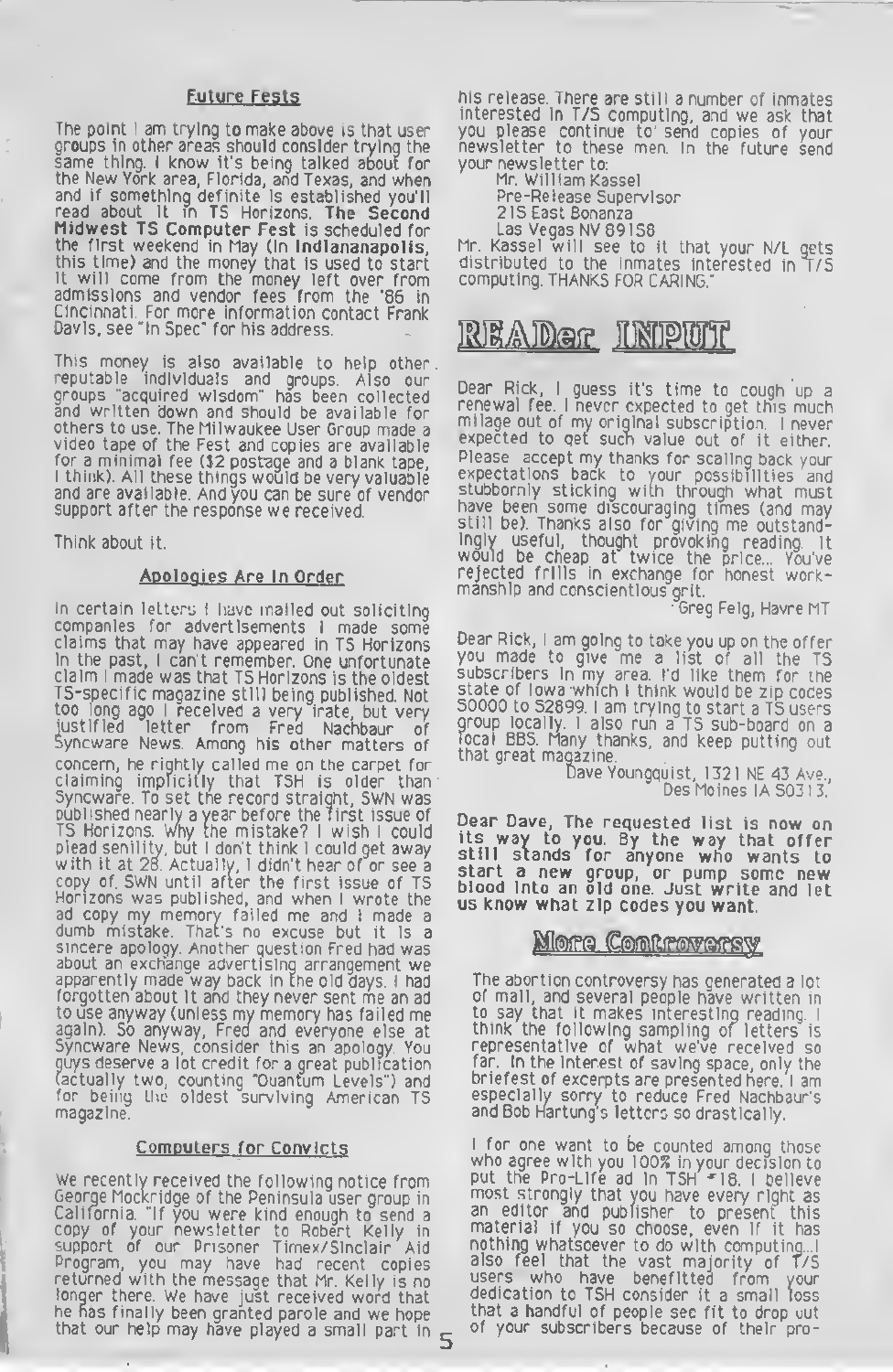abortion views. There are some things money can't buy.

Bob Hartung, Huntertown, IN

Apparantly you are keeping score on the basis of how many people write in. If that is the case, please consider this a vote for the opposition. As a subscriber and avid reader of your magazine <sup>I</sup> found it very offensive. D. Lebowitz, Fiossmoor, IL

By the way your stand on abortion in issue 19 about abortion (I don't agree with It) was very, very good. A man should stand by what he believes It was very interesting reading those letters, but more so were the Dear Luis, Thanks, but do you disagree with. abortion or with my stand on it?

The tempest over Right to Life in \*18 made very revealing reading. I'm very. Pro Choice (former teacher & social worker)... OK, you donated space in your own publication & took heat from some irate types...Now I'm telling you <sup>I</sup> respect your decent motives anyhow. (PS. Just don't fold TSH!)

J. Kealy, El Paso TX

It's not a political issue. If anything, it's a moral and legal issue that has been handled (as so many of our society's issues are) as <sup>a</sup> political football game... in my younger days, <sup>I</sup> casually aborted two (or perhaps, three - <sup>I</sup> can't exactly remember) of my wife's<br>pregnancies.lsay,\*i\*did\_this,because\_my wife was persuaded by my overpowering arguments and went along with my decisions. These were aborted because they were "inconvenient."...Your article was not<br>some shrill diatribe, but was a calm report of some thought-provoking information... Please feel free to present such low-key treatment. If <sup>I</sup> don't like it, <sup>I</sup> don't have to read it!

In the interest of fairness, equal time, etc., how about <sup>a</sup> "pro-choice" ad?- If the magazine is going to be <sup>a</sup> public forum, it should be open to all.

C. Burk, El Cerrito CA

6

## CLASSIFIED ADS

#### TS 2068

For Sale: TS 2068; Aerco FD 68; 2-DS/DD 5-1/4 Drives; Drive Case & Power Supply, Aerco and Tasman CPI; A & J Micro Dr.; All cables, manuals and SW. Also CPM Disc; War in the East; ProFile; TasWide; TasWord; Tech Draw Jr.;<br>MScript; Fish Locator & others. Most on Disc and MScript; Fish Locator & others. Most on Disc and<br>Tape---Everything for \$500. N.G.Robins, Rt. 3<br>Box 744, Hayes VA 23072.

Any WORM user know machine code well enough to get the cursor to blink so it won't get<br>lost in the text? I'd sure like to aadd it to the program. N. Paddison, 1932, SE Rex, Portfand OR<br>97202.

<sup>I</sup> found the anti-abortion ad in issue \*18 to be most appropriate. <sup>I</sup> believe that abortion is everyone's problem and will never be solved if the truth is not shown to the public. Maybe some of your readers should wake up and realize that human life is much more important than any computer.<br>Commend TS-Horizons.

Jon Roketenetz. Cincinnati OH

Rick, I can agree as Pro Life though like<br>some wondered about the TSH medium. A1 Francis, Yucaipa CA

<sup>I</sup> applaud your courage in expressing your views on abortion. Murder by any other name<br>is still murder...Let's finally put an end to it. is still murder ...Let's finally put an end to it.<br>We have a world to lose, or a world to gain. The choice is ours. Fred Nachbaur, Nelson BC

I read the ad in Issue #18 and at the time I thought about the controversy it might invoTve. But what kind of person would cancel <sup>a</sup> subscription because of an opposing view?...How narrow minded can some people be to ramble on about the freedom of choice and, at the same time, forget about the freedoms of speech and of the press. If they prefer to remain ignorant of opposing views, maybe they are afraid they will find some truth in the ads and be convinced. Whatever your beliefs are, you have the right to express them of the opportunity exists. Congr atulations on your courage.

David Merchlewitz, Cottage Grove MN

<sup>I</sup> do agree with those who feel that <sup>a</sup> computer magazine is not an appropriate forum for such a divisive subject. I

Thomas Barlich, Oakland CA

<sup>I</sup> cannot understand Americans who would resent the publishing of opinions in any publication. The heritage of our nation is freedom of expression. You certainly supported that by publishing opposite viewpoints in the May June issue. Fact is, most computer publications could be made more interesting with a bit of variety... Everyone does have a right to an opinion, and a right not to remain silent.

Bill Jones, Panama City FL

WANTED: Programs for the TS-IOOO to trade Send me your list and large SASE. Also programs for above 16K RAM. Anyone have <sup>a</sup> copy of Memotech Memopak instruction manual? Any information will be appreciated. Richard Beier, One Darwin Drive, North Merjck NY

User Groups Forming, Etc.<br>New Western South Dakota Users Group forming: For all TS users regardless of background. Call or write - Jim Hunkins, RR10 Box 141, Rapid City SD 57701, (605) 348-2296.

Harrisburg Area TS Users Group. Meets on third Tuesday each month. David Bennett, 329 Walton St. (Rear), Lemoyne PA 17043.

Chicago Area Timex Users Group, 210 Bernice, Northlake IL 60088. Newly formed by TSH author Gary Lessenberry. Calf 312-473-9415.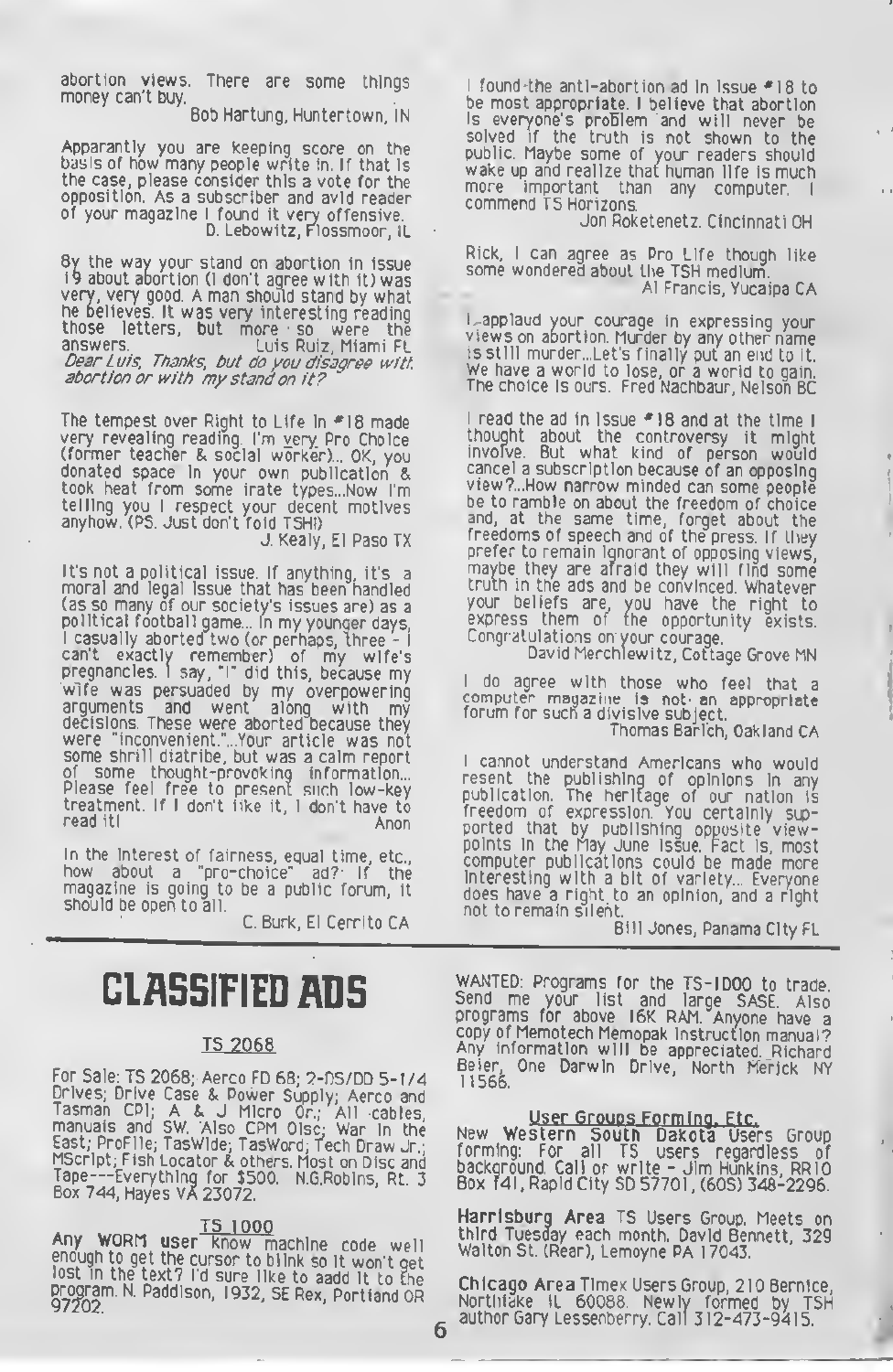

TS1000/1S00/ZX81'

### This is an early program written by TS Horizons<br>author Bernard Bush. We borrowed it from The Best of SYNC, Volume 1. Don't miss next issue's<br>feature by Mr. Bush, a collection of TS 206B graphics programs.

This program was converted by Joe E. Jenkins from an Apple II program. For a different look<br>change the upper limit in line 120 to something besides 43.

**TS2068**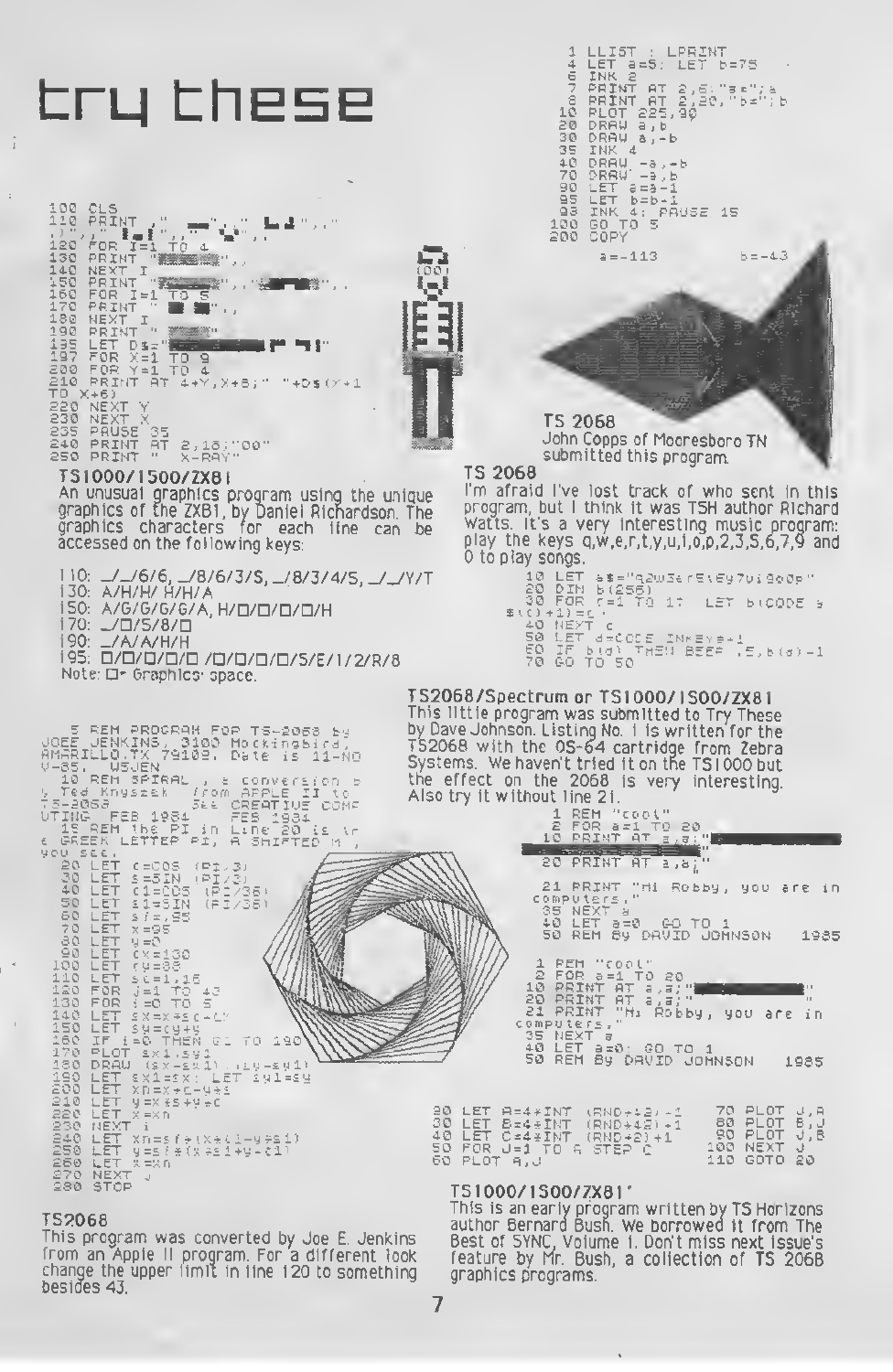|                      | "In Spec"                    |  |
|----------------------|------------------------------|--|
| rum/Wafadrive Column | Reviews, etc. by Frank Davis |  |

Program Rotronics Toolkit Computer: TS2068 with Wafadrive

Spec<sup>1</sup>

This fine little wafer, courtesy of Rotronics Ltd., the makers of our useful Wafadrives, has got to be the sleeper of the year. When someone tells me he has <sup>a</sup> computer toolkit the first thing <sup>I</sup> usually think of is <sup>a</sup> program to re-number, kill REM lines, block delete, etc. Such was not the case with the Rotronics Toolkit wafer.

What this series of programs, available all on one wafer, does offer is <sup>a</sup> variety of useful tools. To quote the manual, "The routines are <sup>a</sup> compilation of the most popular programs available via the ROTRONICS Information Service." All of these programs self-initialize upon loading and most are Then called with one simple command. Now let us take a look at these programs that have me so enthusiastic.

The first offers us Wafadrivers copy on Epson compatible printers As COPY was one of the commands not available to us via the Wafadrive Operating System this was a nice routine to have at last. Instead of having the keyword COPY it Is replaced with DRAW\* with three additions not available with COPY. You may do your copying in three different image sizes, give the paper <sup>a</sup> left hand margin, or change the graphics mode.

The second of the printer routines available on this wafer is one for printing graphics from BASIC. This allows you to use the "bit image" mode, which will allow you to print high resolution graphics with most dot matrix

port, but the manual tells you how to easily modify this for the RS232 port. The third routine Is a printer channel driver, which also offers the benefit of correcting the TAB command which is not normally interpretted by the Spectrum or Spectrum-converted TS2068.

There is even a routine to de-initialize the Wafadrive operating system so that you can<br>re-claim the reserved RAM. One thing to note<br>when using this one Is that It performs the when using this one is that it performs the<br>function of CLEAR\* before it de-initializes, which means it closes any channels that happen to be open. Make sure this Is what you want to happen before you use this routine.

The next routine is a file utility which offers such goodies as file re-naming, file positioning to allow easier chain loading of programs along with moving exactly to where you want to be on the wafer tape, extraction of all the file attributes (this is more than just <sup>a</sup> header reader), change file type, list free sectors and recover lost or corrupted directories.

The rest of the routines on this wafer concern transfer utilities. These include header reader, stopping auto-run, display of the memory of a program (a monitor program), a routine to count bytes, last of all a Kempston search. <sup>I</sup> have not said <sup>a</sup> lot about these last routines but believe me they will be of great use to those wanting to back-up their programs or transfer them from tape to wafer. <sup>I</sup> even used thts section to make up a back-up copy of my TRANS-EXPRESS wafer, which Is one of the best protected British programs <sup>I</sup> have yet encountered.

resolution graphics with most dot matrix 67 Bradlet Ct., Fall River, MA 02720, or call<br>printers. The routine is set up for the Centronics 617-278-2110. TSH You will find this program, which <sup>I</sup> do recommend, available from DAMCO Enterprises,



8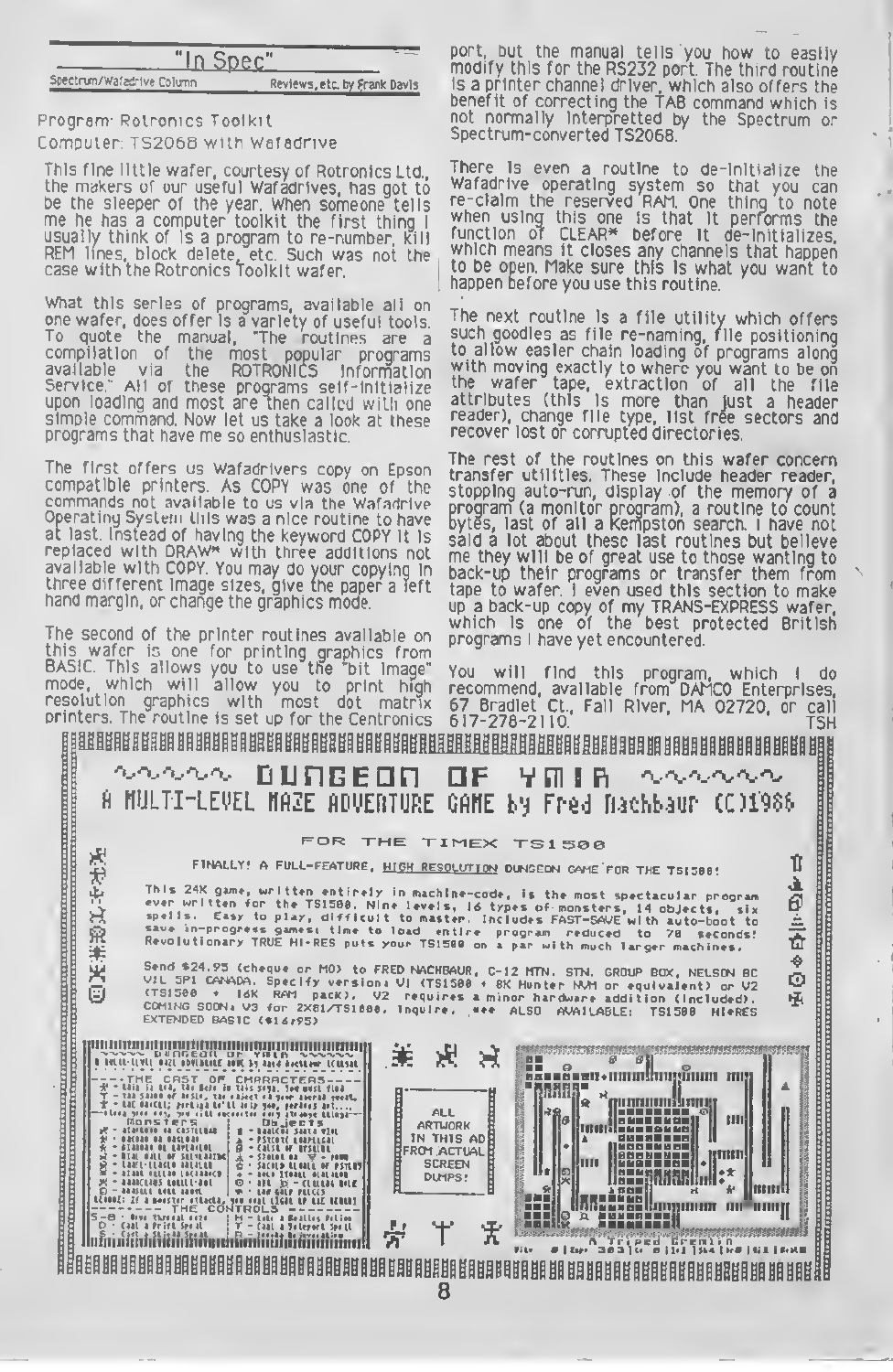

<sup>I</sup> finally got my hands on an IBM PC this summer. After having worked on <sup>a</sup> main frame for so long, <sup>I</sup> found the IBM to be <sup>a</sup> pleasant experience. <sup>I</sup> also discovered that the file system on the IBM was similar to that of the main frame—though much slower. Since <sup>I</sup> was still hacking away on my ZX 81, decided to simulate <sup>a</sup> file system on the Sinclair. The following program is what <sup>I</sup> came up with.

Before getting to the program, I'll answer the question some of you are probably asking: "What is a file?". A file is <sup>a</sup> place to permanently store information. Programs such as text editors and checkbook balancers use files to store their text and data, respectively. A file is made up of many records, each of which contains information. The records are stored sequentially (i.e. back to back) in the file for easy access. As an analogy, think of a file as a page of a book. Each record would thus be a single line of text on that page.

The first part of the program is a machine code subroutine that is used to allocate space for each new record in the file. You'll need 39 characters in the "REM" statement.

REM 1234567890123456789012345678 90123456789

10 LET A\$="0 <sup>1</sup>7, 126,064,042, 127,064,229, 025,00 <sup>1</sup> ,032,000, <sup>1</sup> 97,205, <sup>1</sup>58,009, <sup>1</sup> 93,225, 009,034, <sup>1</sup> 27,064,042,041 ,064,009,034,041 064,201," 15 FOR N= <sup>1</sup> 65 14 TO 16542

- 20 POKE N,VAL A\$( TO 3)
- 25 LET A\$=A\$(5 TO )
- 30 NEXT N

 $\frac{1}{3}$ 

Ŷ.

Make sure to double check line 10 before running the program. After you have run it, delete lines 10-30, making sure not to delete line I. Finally, enter the rest of the (BASIC) program below.

<sup>I</sup> OREM \*\*\*INITIALIZE\*\*\* <u>1S LET WRITE=1SO</u> LET READ-200 LET TOP- <sup>1</sup>6553 LET SIZE-32 DIM R\$(SIZE) LET REC-I LET E0F=0 GOTO 5000 00 REM \*\*\*CHECK\*\*\* <sup>05</sup> LET BOTTOM- <sup>1</sup><sup>65</sup> <sup>1</sup>2\*PEEK <sup>1651</sup> <sup>1</sup> 256\* PEEK <sup>16512</sup> <sup>I</sup> 10 LET E0F-T0P\*REC\*5IZE>B0 <sup>r</sup> T0M 15 IF EOF THEN LET REC-INT ((BOTTOM-TOP) /SIZE)\* <sup>1</sup> 20 IF REC< <sup>I</sup> THEN LEI REC-I LET POS»TOP\*(REC- <sup>1</sup> )\*SIZE 130 RETURN REM \*\*\*WRITE\*\*\* <sup>1</sup> 55 FAST I60G0SUB 100

<sup>1</sup> 65 IF EOF THEN RAND USR 16514 <sup>1</sup> 70 FOR R-POS TO POS\*SIZE-<sup>1</sup> 75 POKE R. CODE R\$(R-POS\* <sup>I</sup> 180 NEXT R 185 LET REC-REC\* <sup>I</sup> <sup>1</sup> 90 SLOW 195 RETURN 200 REM \*xxreaD\*\*\* 205 FAST 2IOGOSUB 100 215 IF EOF THEN G010 240 220 FOR R=POS TO P0S\*SIZE-1 225 LET R\$(R-POS\* <sup>1</sup> )=CHR\$ (PEEK R) 230 NEXT R 235 LET REC-REC\* <sup>1</sup> 240 SLOW 245 RETURN

Save the program before running it so you have a clean copy to reuse in the future. To<br>use the program, first run it. This will use the program, first run it. initialize all of the necessary variables. You now have two new commands and one function at your disposal.

- 1) WRITE command: Set REC to desired record number (1,2,...), R\$ to desired record content and execute viaGOSUB WRITE.
- 2) READ command: Set REC to desired record number ( <sup>1</sup> ,2,...), execute via GOSUB READ and desired record will be in R\$.
- 3) EOF function: Check for end-of-file condition while reading (i.e IF EOF THEN STOP).

Here is a sample program to test your new commands:

5000 REM \*\*\* EXAMPLE \*\*\* 5005 PRINT "ENTER A STRING:" 5010 INPUT R\$ SOIS GOSUB WRITE 5020 LET REC= <sup>1</sup> 5025 GOSUB READ 5030 IF EOF THEN GOTO 5045 5035 PRINT R\$ 5040 GOTO 5025 5045 PRINT "THAT IS ALL..."

There are <sup>a</sup> wide variety of things you can do with this file system. You can write your own text editor, checkbook balancer, or anything else that needs to store information. <sup>I</sup> myself wrote a checkbook balancer in a couple of days; a program that otherwise would have. taken much longer to write.

Here is a list of variables that are used by the program. You should not change any of these or you'll cause the program to crash.

Variables: TOP, BOTTOM, SIZE, POS, R, WRITE, READ, and EOF. TSH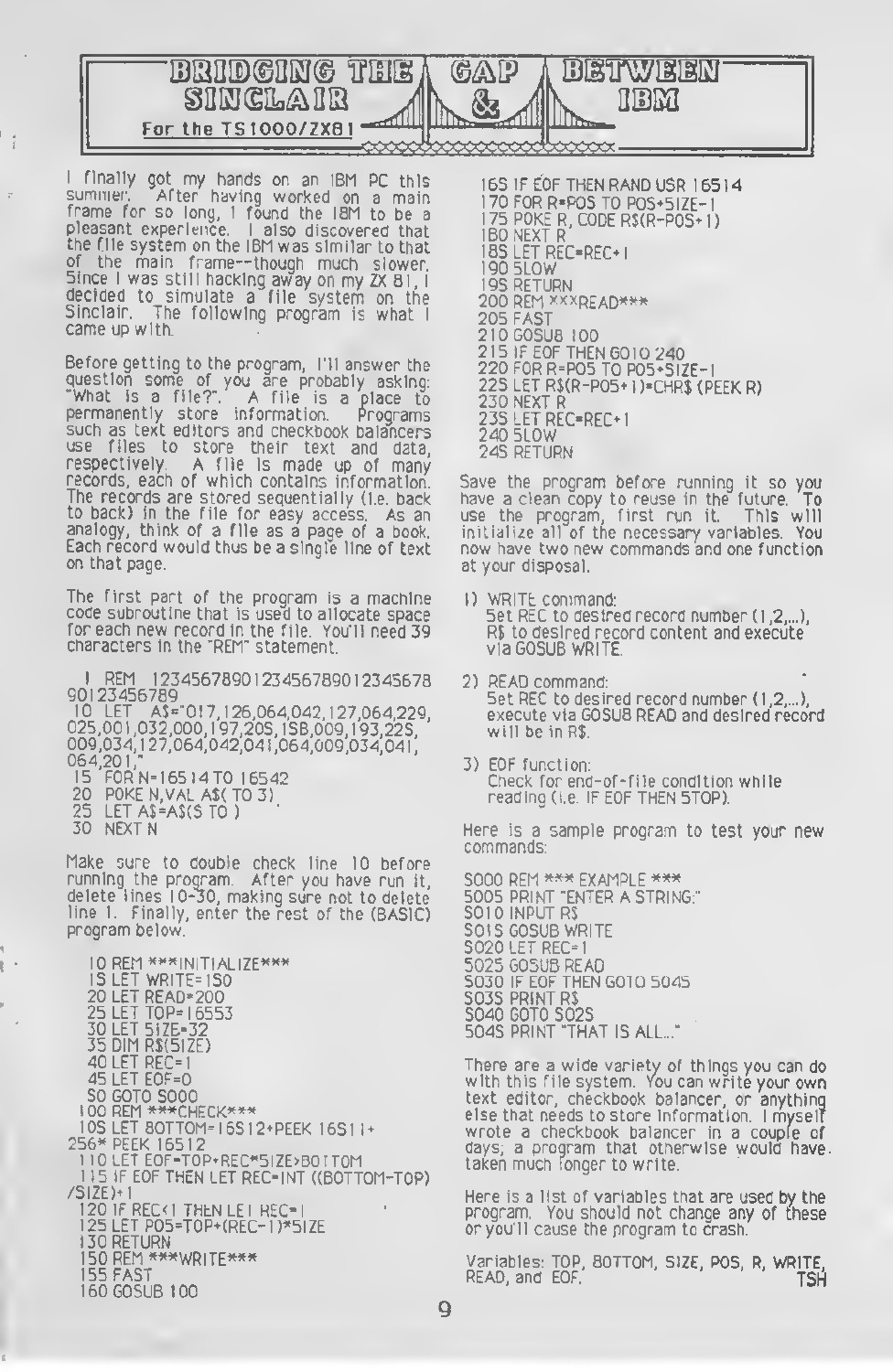### POWERFUL AND INEXPENSIVE BUSINESS SOFTWARE FOR ZX81, T/S1000 and T/S1500 COMPUTERS

ZX-TEXT



A word processor re to a computer user what a typewriter is to a typist, except that the former has more advantages than the latter ZX-Text can operate in 16-64K RAM providing from 1300 to 6500 words per document it features 6 different options: write, read. edit. print, save and clear lext. Text is written on a par-line basis with quick speed and with horizontal back-space and delete capabilities being available. You can also access the editor directly from write mode and vice-versa Text can be proof-read on a per-line basis allowing tor enough time to determine it any editing is needed. The text editor silows a line of text to be deleted, inserted, replaced and fisled for editing. You may also change a word or expression within a line, elop or stert taxt while it is scrolling up the ecraen, begin reading text trom the first ime of the file reenter write mode from the editor, return to the mem-menu or create <sup>a</sup> window so that you can read-adit two tiles simultaneously The print option takes text displayed in 30-column tormet on the screen and outputs to either the ZX/TS printer. (With Memotech's Centronics Parallel Interface 60-column end lower/ higher - case output is possible ) Files may be eaved on tape cessetta with the use of one single command, or by the same token they can be erased trom mamory / storage so that the lull capacity of the program can be used lor other purposes such as composing letters reports, articles, memos:' standard forms, inatructions, eda, graphs, telephone directory, liels of customers, members, friends etc Also copies of tiles are always less expensive and easier to run than using a photocopier Other advantages are savings in time, paper, ink. correcting mistakes and adding afterthoughts more efficiently than doing them through either handwriting or using a typewriter

**ZX-CALC** 



An electronic spreadsheet calculator is the fundamental basic tool for summensing.reporting and analyzing in matnx form any accounting, methematical or scientific manipulation of nu... bars ZX-Calc operates in 32-64K RAM and afforus a maximum of 3360 characters /spreadsheet The entira matrix consiste of 15 columns (latter eA-0) and 30 rows (numbers <sup>1</sup> -30) with 6 characters/ cell Unlike other popular ESCs. ZX-Calc uses in calculations and within cells as <sup>1</sup> 4 mathfunctions on the ZX-81/TSI 000 It offers a unique "SUM function that totals one or more rows/columns simultaneously Parenthesis can be used within equations. There is no lixed limit on how many equations may be entered Formulas may be stored m all 420 cells of the apreadsheet. The display attords <sup>1</sup> 5 rows/cotums. Loading of data into more than one cell can occur across/down one or mote row/column simultaneously With vertical windowing you can arrange <sup>a</sup> set ol columns many order, or practice using lixed-vaneble-aiignment display formats The menu otters 6 options enter / erase, move, calculate, print, save and clear the spreadsheet Enter /erase allows the entering, deletion or data elignment within a<br>cell iniough the use of a mobile cursor, With the move option you may move eround the antire sreadsneet to access any row. column or cell The calculate option allows you to enter labels values or formulas into a cell or write and enter equations that wib act upon the data already within the spreadsheet You can also enter bar graphs into a cell in this option Absolute / relative replication. down/acrossa column/row. isalsoailowed by this option Also this option allows the automatic calculation ot the entire spreadsheet with one single command Prmtailowsyoutooutputto efter the ZX/TS printer the entire spreedsheet by<br>column-sels and row-pages through use of the COPY command. The entire spreadsheet may be seved on cesaetie lape or you may clear all data Irom it or erase the program Irom RAM entirely The most salient advantage provided by an ESC over specifically vertical applications software is that an ESC provides a reusable framework with which you can compose any apecific financial model rather than |ust beiimitedtoonly one statically fixed lormat tor storing, displaying and manipulalmg numerical data

**ZX-CALENDAR** 



Time management is an important espect ol any serious business and personal agenda Planning how to spend our time leavea us better prepared before and while we are spending it and we remain better organized after we linish spending it ZX-Calendar operates in 16-64K RAM affording 25 appointments in 16K. 100 in 32K or 180 m 48K and 64K. Each appointment record holds a maximum ot 220 characters The main menu includes enter, saarch/check/sort, chenge, eave, claar end print any and all appointments made on a specific date or with any party. Output to either the ZX/TS printer is permissible This program will permit you to remember to do something or to be somewhere important by cataloging your answers to ex questione that you must account tor in order not to waste time when it is scarcer when, with whom, at what time, lor how long, where and what are you going to discuss and conclude when you get together with someone else? The program lets you permanently originate, record, classify, saarch, sort, calculate, modify, summarize, obtain a written report and store your answers to the preceding questions so that you will not lorget whet you decide to do with your time. This program identities your time according to when you are going to spend it and with whom you are going to share it. Through these forme of labeling appointments you are able <sup>10</sup> verify or modify how your time is budgeted without wasting ink. paper or more lime trying to remember whot you eaid to yoursell or what comeone else said to you or where you placed certain written messages that you now can't lind. With this program you will know where you cen lind exactly what you need to know about where you want to and have to be, or where you have been, before you gel and after you got there Thus, ZX-Calendar will let you plan your time so that you will never have to worry about what is ahead or what came before, for you will always know, by using 4. to never be caught astray by any time-frame

\$16.95 \$3.00 SHIPPING AND HANDLING/PROGRAM \$ \$ 16.95 16.95

A.F.R. SOFTWARE - <sup>1605</sup> Pennsylvania Avenue, No. <sup>204</sup> - Miami Beach, Florida <sup>33139</sup> DEALER INQUIRIES WELCOME

"

L-1 **0** 1984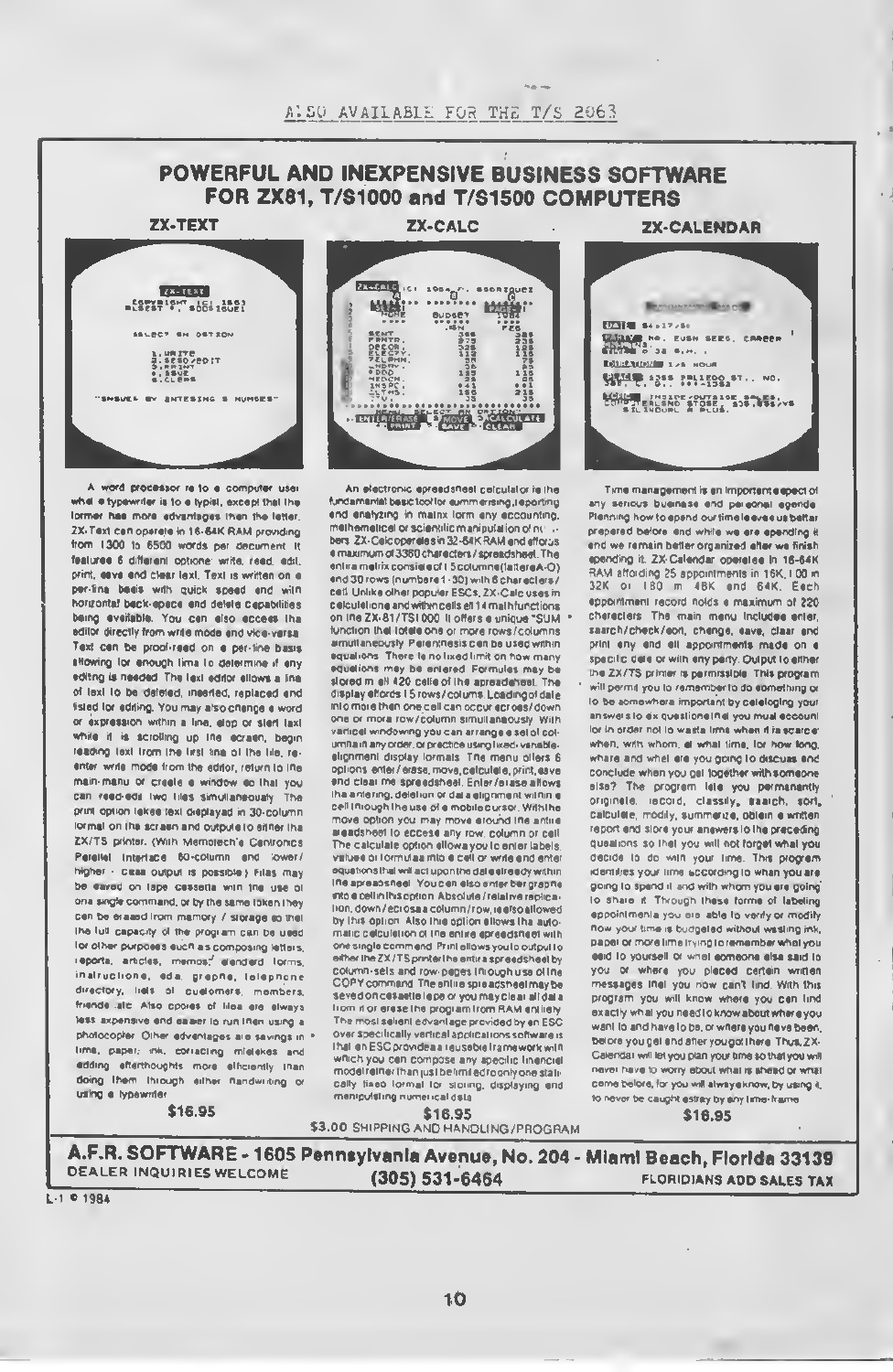#### ZX81/TS1000 TS <sup>1</sup> 500 TS2068/Spectrum



Hi, my name Is Joe C. Smith, Jr. <sup>I</sup> am the author of this new column which will contain product reviews, stories, and program listings for the T/5 line of computers.

Now <sup>a</sup> little about myself. <sup>I</sup> have been using computers and writing computer, programs since 1978. <sup>I</sup> am curently attending Central Arizona College and Emmaus Bible College, which are both located in Arizona. I am currently<br>writing articles which appear in writing articles which appear in several computer magazines, covering Apple computers, T/S computers, Tandy computers, and hand held computers.

This month's program is <sup>a</sup> game <sup>I</sup> call 'SECRET NUMBER.' The computer holds <sup>a</sup> secret number whose value is anywhere between 0 and 50. You have to quess that number by using messages as cross references. As you enter a guess (input a number) the computer gives you a clue as to the general area of tne secret number.

Listing <sup>1</sup> is the program. (Compatable with TSI000/ZX8I and 2068.) Listing 2 Is a sample run.

| 10 | 5 LET Y=0<br>LET Z=50<br><u> Listing I</u>                      |
|----|-----------------------------------------------------------------|
|    | <b>15 LET 1-0</b>                                               |
| 20 | LET X=INT (RND*50)                                              |
| 30 | $LET 1=1+1$                                                     |
|    | 40 PRINT Y:"/":Z:":":I                                          |
|    | 50 INPUT N                                                      |
|    | 60 IF N=X THEN GOTO 100                                         |
|    | 70 IF NKX THEN IF NOY THEN LET Y=N                              |
|    | <b>BO IF N&gt;X THEN IF N<z let="" then="" z="N&lt;/b"></z></b> |
| 90 | <b>GO TO 30</b>                                                 |
|    | 100 PRINT "YOU HIT IT IN:";1;"GUESSES."                         |

| <u>Screen output:</u>            | <u>No. entered:</u> |           |
|----------------------------------|---------------------|-----------|
| 0/50:1<br>25/50:2<br>25/33:3     | 25<br>33<br>29      | Listing 2 |
| 25/29:4<br>YOU HIT IN 4 GUESSES. | 27                  | TSH       |

 $ZX81$   $Pascal$   $T-S1000$   $T-S1500$ 

When Niklaus Wirth invented Pascal, he didn't know how to implement it in just 16K of RAM. We don't either. But we offer the largest subset of Pascal ever fit into 16K. And for those of you with more than 16K, Partial Pascal programs can use up to 48K of RAM.

We kept your convenience in mind while designing our editor and compiler. They're resident in memory together, so you don't reload anything from tape to switch between them. When there's room, we keep your source program in memory while its compiled version is : executing, just in case you want to make changes when you see your program's output.

Instead of compiling to Z80 microprocessor instructions, we use a pseudo code. It's much more compact than native code but still executes several times faster than BASIC.

So if you're interested in Pascal in particular or just interested in programming on your micro in general, try Partial Pascal from Semper Software.

Just \$30 brings you the Partial Pascal editor and compiler on cassette tape with instruction manual. 16K RAM required. No extra charge for shipping anywhere in North America.

> Write or call for free brochure. Semper Software 585 Glen Ellyn Place Glen Ellyn, IL 60137 (312) 790-1253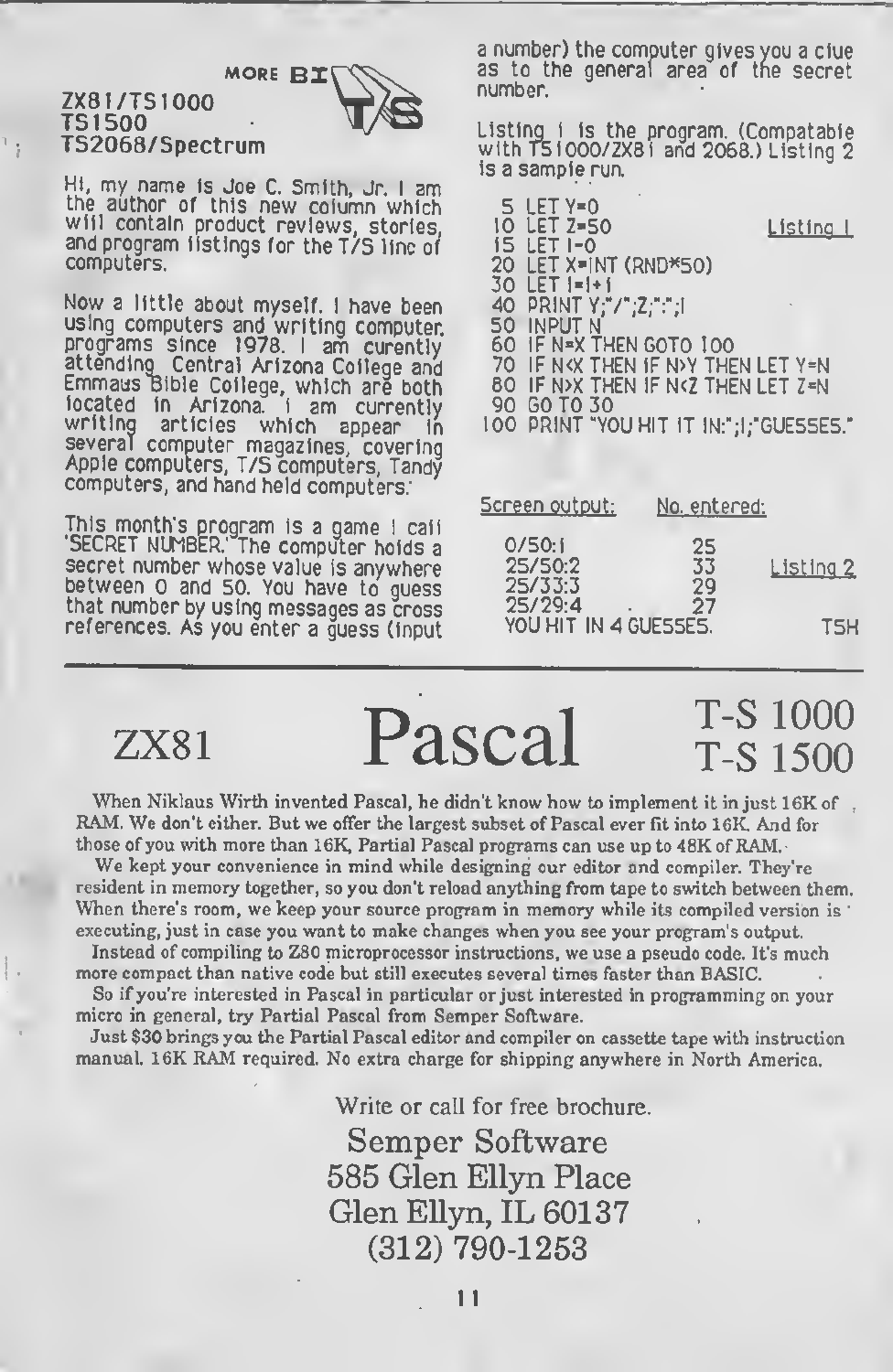

given you the idea that machine code was order, necessary for understanding bank switching.

like: CLOSE<sup>\*3</sup> when new devices had been added, different method than shown in the literature. "C" for a Centronix printer is a typical example. are available in the system variables.  $\hskip1cm r$  and ROM (with some patches needed).

The complete syntax for OPEN goes beyond this, The statement for an EXBU floppy disc drive,<br>bearing a BEU chip is:

drive number, disk label, filename, extension, standard in their libraries or In the INTEL manual, disk format standard, and file attributes. This syntax is common to all bus expansion units. None of the control lines are connected in the<br>Olfferent devices require different parameters TS206B. We'll cross that bridge when we come to

appropriate. In the process, a device dependent

When you turn your computer on, it goes through position in tne SYSCON table instead of its ID. a lengthy initialization process to make It before the copyright message appears, the bank<br>switching system is invoked to search out and

reserved places at the bottom of SYSCON; one for "of OOS systems. OPENing a printer loads its "kernel".<br>AROS and one for LROS types. Does it make more "from EBU chip to RAM. sense now, that this article began with I/O? It<br>was necessary to put in perspective what bank Those first 22 bytes of ROM carry all the<br>switching does before showing how it works. Information needed to identify and operate

Welcom**e backi T**he first Instaliment might have the interest of fairness, a short description is in<br>given lyoul the lideal that machine code was lorder.

Would <sup>I</sup> do that to you? On occasion, machine Geel This Is kind of embarasssinal Because Timex code will be presented to support "fixes", but if never came out with any kind of EXBU, their version you don't actually make the fixes you can skip it of bank switching does not exist eitherl Writing without any loss. about something that does not exist is called fiction. Bank switching using standard I/O is totally We previously discussed how to fix a statement fictitious. It can be done, but preferably using <sup>a</sup>

The OPEN statement pulls an error which can be A BSC reached through memory mapped I/O resides trapped with ON ERR. Fixing this type of problem partly inside the SCLD. That part is real, powerful, Is quite simple. The error number and location and relatively simple. It is supported in hardware

OPEN  $*3$ , "C" is sufficient syntax if patches have The BSC has a separate data bus it shares with<br>been made to the CHANS table, or a new channel joysticks. This consists of four lines from the loybeen made to the CHANS table, or <sup>a</sup> new channel joysticks. This consists of four lines from the joyhas been inserted. stick port (which transfer "nibbles") for multiplexed data, and one line from the rear connector,<br>the function of which is better described later.

bearing a BEU chip Is: Bank switching control lines include DZOUT, DZIN, and BU5IS0. The buffered address lines AI3 through OPEN\*7,"O", [parameter list] AIS tell what to do with the nibbles passed through the joystick port IOA. Anyone interested in learning The parameter list includes such Information as more about peripheral control can find the IEEE 488

Different devices require different parameters TS2068. We'll cross that bridge when we come to It. For now, we'll assume all signals are available.

Does this give you the idea that you can read, say Most BEUs need an Identification Number (ID) which an IBM formatted disc? Yup, but it won't be easy it recognises. This can be its position in <sup>a</sup> daisy until the interface routines become available.  $\qquad \quad$  chain harness or any other scheme. No two devices can have the same ID. The value 0 is not allowed. What an OPEN statement does is to verify the The system polls from 1 to 255, pausing as DZIN is<br>presence of the device, then post the offset to sensed.In this way it finds all attached devices, one presence of the device, then post the offset to sensed.In this way it finds all attached devices, one<br>5TRMS pointing to either CHANS or 5YSCON as at a time. It returns control to the CPU each time.

OPEN routine is generally required - just for The CPU tests the bank for being RAM or ROM and CLOSE. The key here is "the presence of the creates an entry for it in the SYSCON table. All RAM device". That is where bank switching begins. is treated alike, but ROM is prepared for sorting. Before going on, the BEU Is told to recognize its

possible to do all those wondrous things. Just The XFER\_BYTES routine in chunk 3 lets the CPU get<br>before the copyright message appears, the bank data from chunk 0 of the bank into the SYSCON, switching system Is invoked to search out and table, using bank switching of course. Only one byte identify what is connected; and to prepare a is needed to test if it is RAM. For ROM, the first 22 sorted list of them. That list is the system bytes are copied into SYSCON. If the device is not Identify what is connected; and to prepare a is needed to test if it is RAM. For ROM, the first 22<br>sorted list of them. That list is the system bytes are copied into SYSCON. If the device is not<br>configuration table (SYSCON the BEU chip. The data is used for initialization, but Ah! There is more to this than you thoughtl the device is never bank switched. This is the case with most printers and the better implementations<br>of OOS systems. OPENing a printer loads its "kernel"

Information needed to Identify and operate the device. Some devices are not ROM, requiring It is still to early to explore how it works, but in additional testing to classify them, e.g., MOOEM.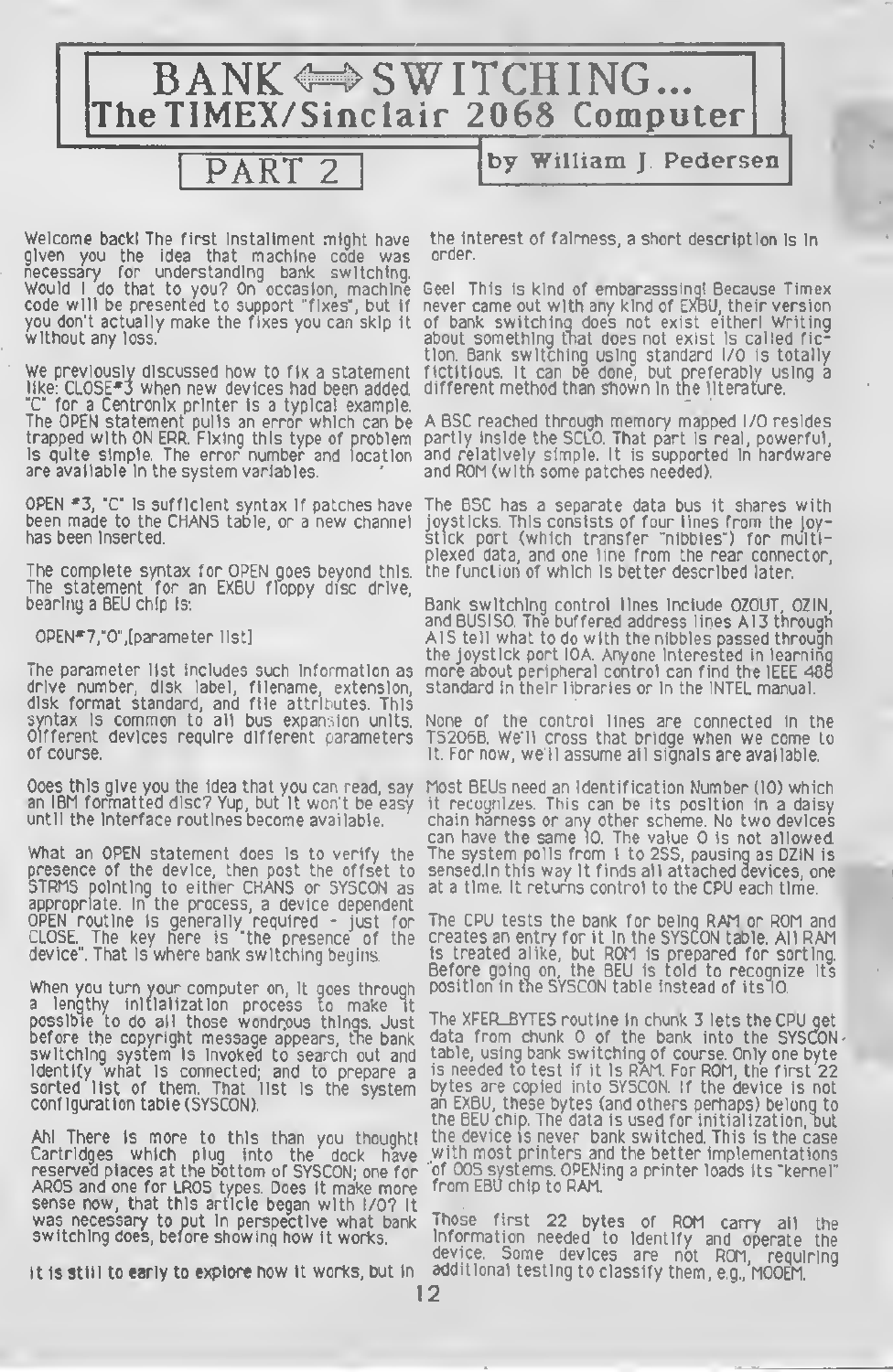Once the table is complete, and all BEUs are recognizing the new asigned bank numbers (ABN), it<br>is sorted according to the priority read in byte 22, lower numbers mean higher priority to be placed<br>near the bottom of the SYSCON table. RAM is given a priority of 255 so it is always above any ROM<br>entries Devices which have handling routines in the HCME ROM are at the bottom. It as planned to accommodate thirteen different devices, but which has not been said. RAM banks are loaded with the interrupt handler from the EXROM.

The IDs are then reassigned to match the sorted SYSCON table. The last phase of initialization is the posting of non-EXBUs to CHANS and posting that fact báck to SYSCON.

Then - the computer is ready to serve you.

Next we will look a lot more closely at that SCLD, examining its power and limitations, but not now. Yes, the system, will be summarized. but not until the final article in this series. Complicated, Isn't It? Like life, It's "verrrry Interesting".

Part II of this series originally contained an example of how easily one could be led astray by deliberately misleading data. Though it was intended to be a warning to the reader, it led<br>to blind acceptance, or rejection of the whole<br>presentation. Few recognized my intent. My<br>warning still stands. © 1985 Wm. J. Pedersen

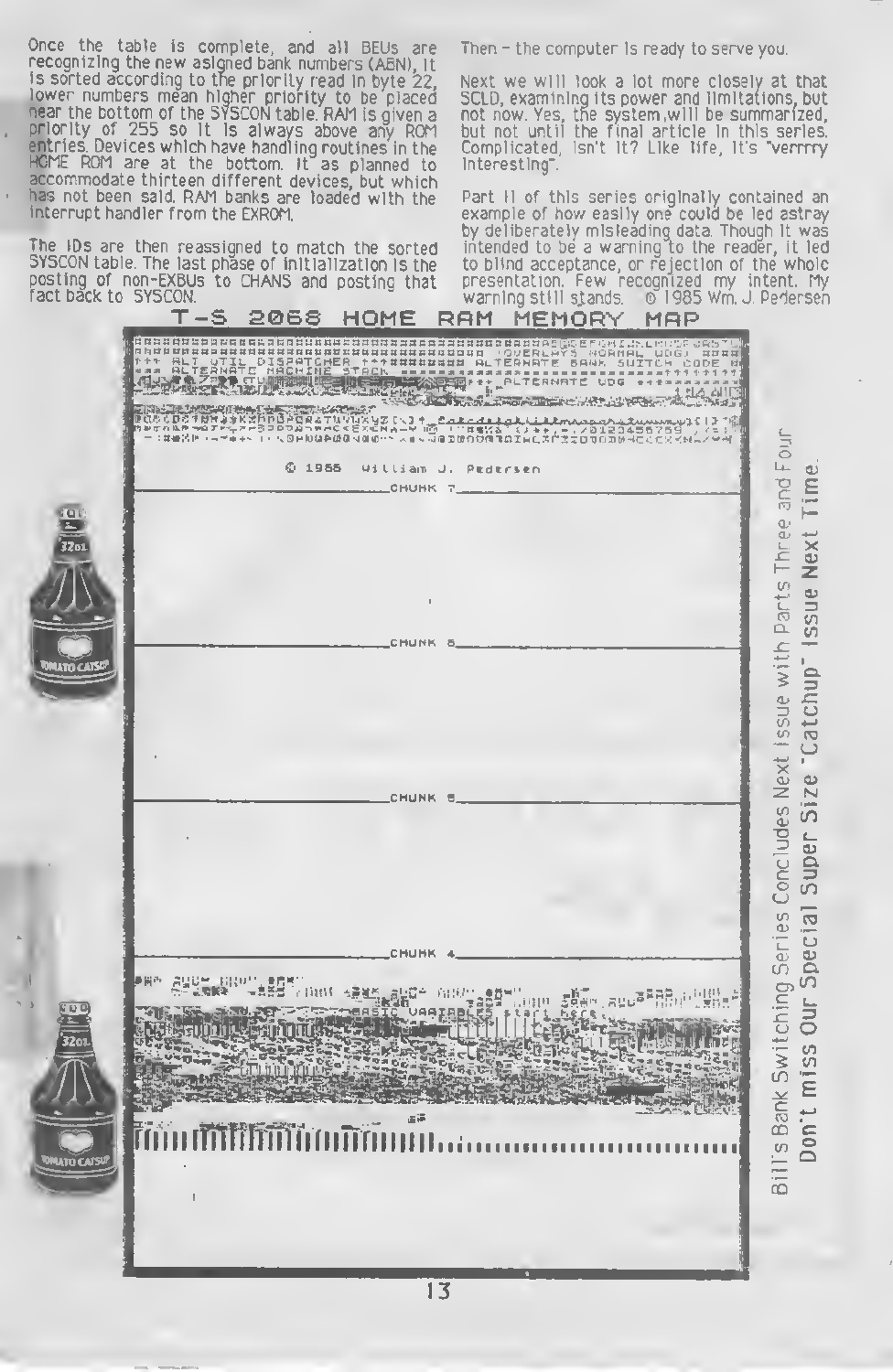

T51000 Only Page 14

2068/1000 Pages 16,17

T52068 Only Pages 18-20

#### Book Review by Art Gindin Book: GOSUBS McGraw Hlll/Byte Books

[Editor's Note: This review was submitted originally as part of Art Gindin's "Reviews for the Non-Programmer" series.]

There are reasons why some of us remain non-programmers. For me there has always seemed to be a bid gap between the rules and the execution. A For-NEXT loop looks obvious in a book. It Just doesn't appear as an obvious solution when <sup>I</sup> try to get the computer to "do something", l.e., program. A cure for this hangup was written some years ago. Unfortunately the book GOSUBS by Ewln and Shirley Gaby came out about the time Timex was going under. It is "A BYTE BOOK" and published by McGraw-Hill. Although <sup>I</sup> have known about the book for some time, <sup>I</sup> was only recently able to find one at B. Dalton for \$9.95. Since they are written for the original ZX81 the programs are applicable to the 2068 as well as the QL.

The index Is complete but there Is no Table of Contents so let's write one The first two chapters of introduction show how to write <sup>a</sup> program using GOSUBS to maintain organization. We discussed this type of programming before in TSH No. 10. Chapter <sup>3</sup> Is for subroutines of area and volume:

### TS 1000/ZX81 Review

triangles, polygons, circles, spheres, etc. Chapter 4 has conversions of quarts to liters, yards to meters, Celsius to fahrenheit, decimal to hex, etc. Chapter 5 has statistical formulae: means, modes, ranks, varience, business and shows how to enter data into a string (directory). Interest and discount, depreciation and moving average, etc.

Chapter 7 has routines for maximum, minimum, random numbers, sorts, etc. Chapter 8 discusses INPUT and SCROLL and is really preliminary the to final chapter (10) where they show how to make a table (spreadsheet). This Is probably a bit more programming than most of us can handle and even includes some machine language. Chapter 9 shows how to construct various types of graphs: point, bar, pie, etc.

The book is clearly worth the money, if you can find it, even if you use only one program. Many tapes have been sold with less information than is contained in one chapter of GOSUBS. Such is the history of computing.

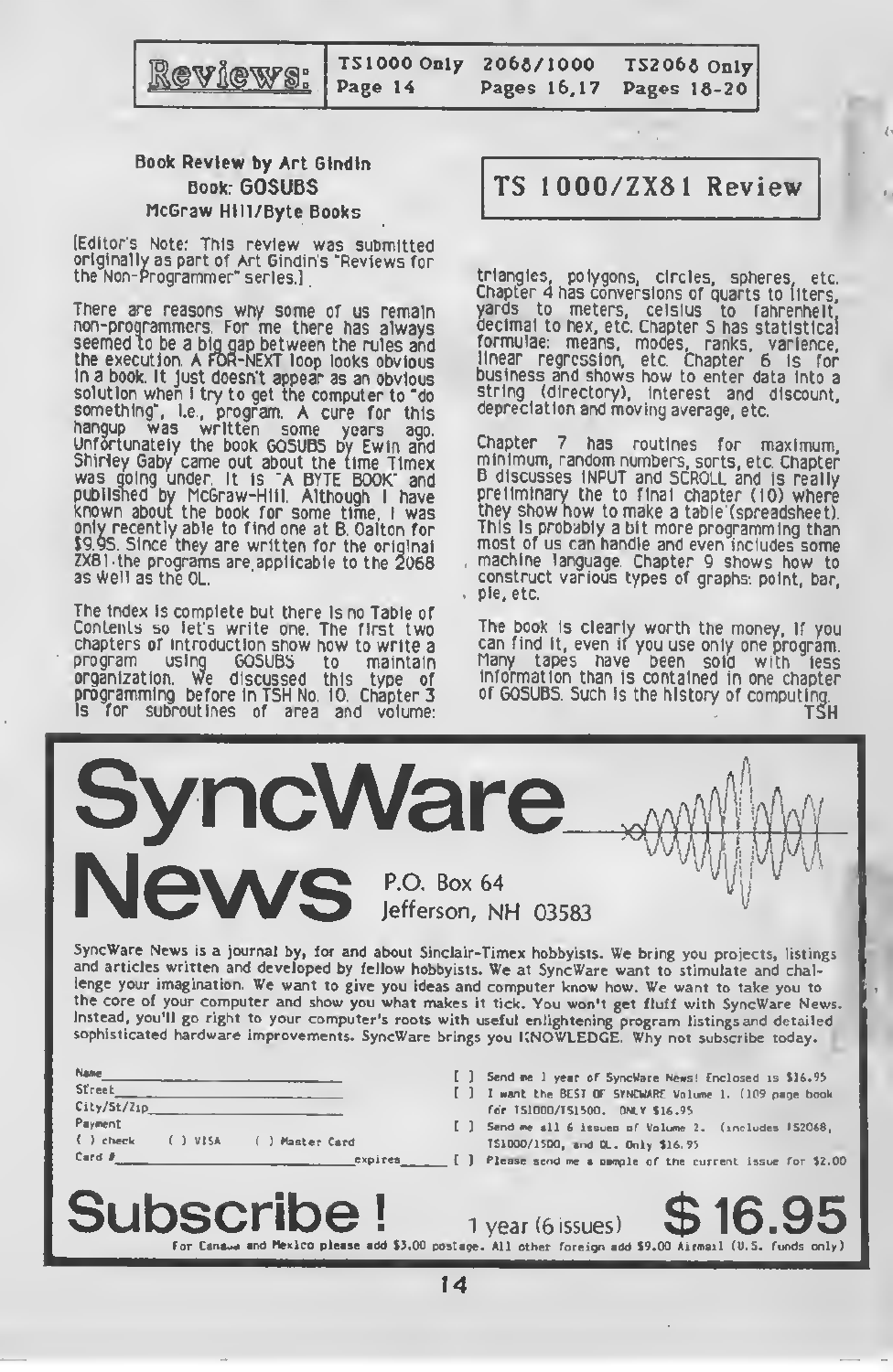#### WEYNIL CORPORATION

... makes a serious commitment to the Timex user in the development of high-quality, innovative, and user-friendly software, completa with layman-oriented documentation, and all at affordable prices. We are proud to offer you:

\*THRUST\*

Finally, real graphics power for your TS 1000! THRUST, the last word in cursor-controlled hi-res graphics for screen or printer output, is a software package composed of SincArtist HR and SincArtist 1.3. Examine this sanple for an idea of the powerful versitility of THRUST.

SINCARTIST 1.3 - The original! Fantastic hi-res graphics delivered to the 2040 printer. SincArtist 1.3 boasts excellent user-group reviews and is simply the best non-hardware system available. Note these features:

- 192 X 256 high-resolution file displayed in a 48 X 64 screen window

- Circles, triangles, rectangles, quadrilaterals, rays, inversing, and more
- 40 redefinable patterns and a variety of draw and fill modes
- Cursor or joystick control
- No system modifications required

SINCARTIST HR - The last word in cursor-controlled high-resolution screen graphics. Copy artwork to the 2040 printer and save to tape. SincArtist HR requires a TS 1000 with a socketed 2K RAM, less than \$10.00 in parts, and a few minutes with a soldering iron. Super user-friendly documentation and instructions included. All modifications are fully transparent to other peripherals. HURTER BOARD OWNERS: All you need is the FREE hardware upgrade that we provide!!!!!

• •' fter fy+tpftt:

THRUST includes SincArtist HR and Sinc-Artist 1.3 (these programs are not sold separately). The Ultimata Hi-Res Tape is available exclusively from Weymil Corporation for only \$20.

#### \*NINI XMOD\*

MINI XMOO - Allows your Westridge or Byte-Back modem to up and download Timex programs to any Tidem protocol BBS.

- Fully documented with easy-to-follow instructions for the layman
- 16K and 64K versions included
- Ideal for storage in Hunter Board
- Produced on high-quality casette for the ZX 81, TS 1000, ard TS <sup>1500</sup>

MINI XMOD is available from Weymil Corporation for only \$20. Please specify Westridge or Byte-Back version.

> WEYMIL CORPORATION BOX 5904 BELLINGHAM HA 98227-5904

(Write for a free catalogue of other TS 2068 and TS 1000 products)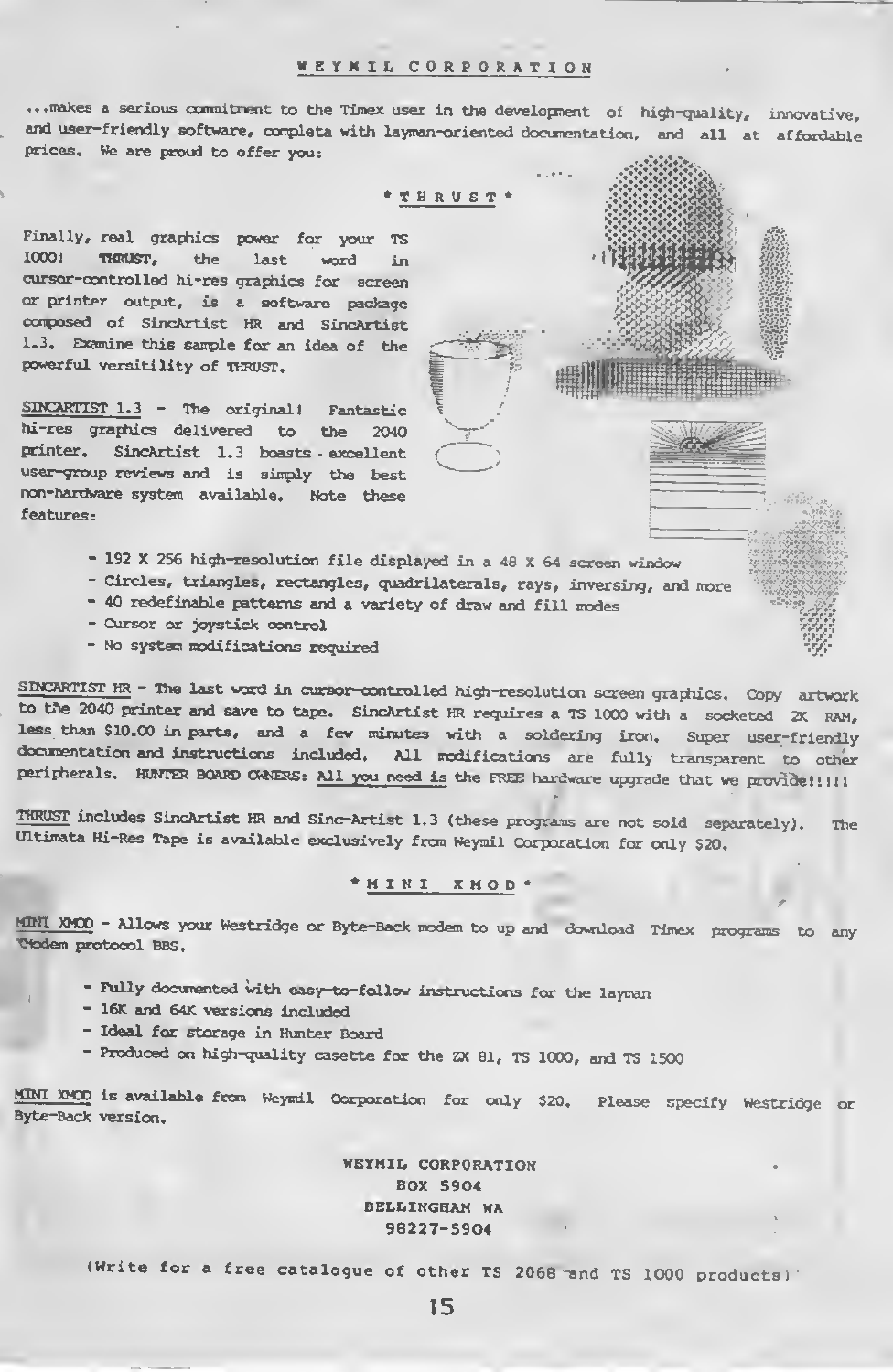### Book Review<br>by Ken Lewis, Ph. D.

| Review:      | "Applied Sinclair:          |
|--------------|-----------------------------|
|              | Subrout Ines for the Math-  |
|              | ematically- Minded"         |
| Description: | Math - Book, 168 pp.        |
|              | (Tape Available for 2068)   |
| Computer:    | TS 2068, Spectrum, ZX81     |
|              | TS1000/1500                 |
| Price:       | \$13 (with 2068 tape, \$16) |
| From:        | Richard Booth, Lehigh Univ. |
|              | Sherman Fairchlid Läb       |
|              | 8ethlehem PA 18105          |
|              | $(215) 861 - 3951$          |

<sup>I</sup> have recently had a chance to review Richard Rootn's "Applied Sinclair - Subroutines for the Mathematically Minded." This publication is, in a word, "impressive." To complement his powerful cadre of sub- routines, which are capable of handling some rather formidable problems from applied math, Booth has also included some very elegant plotting routines, which, used in conjunction with the numerical programs tnrough a (simply written) main program will actually plot the solution for you. Most of the content of Booth's boofc would seem to nave particular appeal and usefulness to engineering and science students in undergrad school, or to practicing scientists and engineers whose work<br>takes them into the realms of takes them into the realms of<br>differential equations and matrix eouations and matrix operations, however the title of this book is somewhat misleading, for it is definitely not written for the casual, uninitiated dabbler - such a person would recognize few if any words in the table of contents, let alone understand what these programs do.

"Applied Sinclair ..." is neatly packaged in a beautiful, orange colored cover. The type is, for the most part, dark, clear and crisp; however one draw-back is that the book cannot be opened flat becaus e of the type of binding that is used The author is offering the book and a cassette tape of the programs as a package, all for a very reasonable and altogether affordable 16 bucks (Although the routines in the book are written for both the 2068 and ZX8I/TSI000, the cassette is only available for the 2068). If you own <sup>a</sup> 2068, this is definitely the option to take to save yourself a mountain of typing. The book alone sells for 13 dollars.

Although <sup>i</sup> did not have occasion to review the cassette, along with the book, the text appears to complement the tape well In sum, Richard Booth has produced what may well become a classic publication among the literature for the T/S faithful. <sup>I</sup> heartily recommend his work to those who can appreciate its contents, besides, along with Lee lacocca and myself. Booth is an alumnus of Lehigh University, which tells you something. (Good job, Booth!)

#### SPRITES 2068

FAHTASTIC SEV PROGRAM! Exciting & Educational

You've heard of SPRITES. Explore the subject. Create Moving Displays and Games. Buy a copy for your TS-2068, they belong together.

#### FEATDRES:

- SPRITE SERVICE UTILITY (2520 Bytes IMPROVED professionally written machine code)
- SPRlTEDRAV Program (Great HEV program makes drawing a SPRITE both fun and easy)
- Operate from BASIC (Utilizes a Machine Code Interface. Twelve SPRITE Commands)
- Operate from Machine Language (VERY QUICK Screen Action! Bonus KCSPRITES program)
- Cassette Tape (Includes demonstrations and instructions. Menu driven. Fun to watch)
- Manual (34 pages written in "user friendly" style for all programmers)

Authors IFTRODUCTORY SPECIAL Includes Postage To ORDER: Send Check or Money Order \$19.00 To VERH TIDVELL OR ROM RUEGG 1303 Vhitehead St. 37529 Perkins Road Key Vest, FL 33040 Prairieville, LA 70769

\*1 havo soon SPRITES 20SS. <sup>I</sup> hava road It and <sup>I</sup> htvi taatad It] and <sup>I</sup> cannot say enough good about It. If <sup>I</sup> had to aua It all up. I'd aay that If you HAVE <sup>a</sup> TS-20SS. you NEED SPRITES 20SS.\* UanUHlUfl Tun.anltl Bcn'i acn

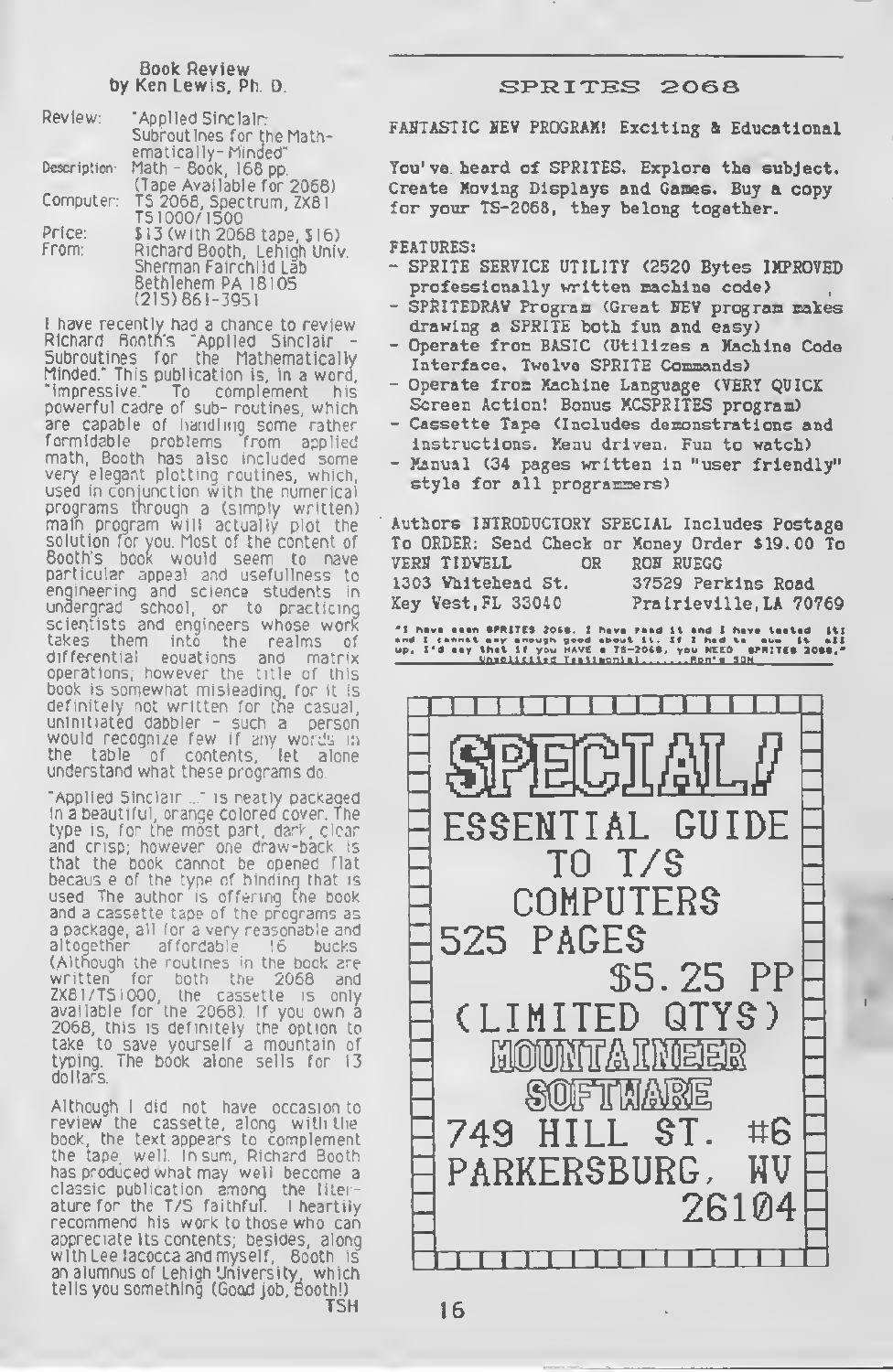|        | Product: Printer EPROM for generating lower |
|--------|---------------------------------------------|
|        | case letters with true descenders           |
|        | on 80-column printers                       |
| Price: | \$1495 plus \$3 shipping                    |
| From:  | RMG Enterprises                             |
|        | 1419 1/2 7th St.                            |
|        | Oregon City OR 9704S                        |

The computer owner is forever <sup>a</sup> slave to technology. Every day some new product arrives which will somehow enhance the productivity of our wonderful devices. My vote for peripheral that does the most is the printer After all, the paper product is what survives and is seen by others long after the RAM has gone to bed. A good printer makes any computer look good. Unfortunately a new printer is a major upgrade. Wouldn't you really prefer an Apple Laserwriter at \$5000+ than<br>what you have now? If you can't afford a whole new printer, maybe you could afford a small enhancement.

As you may remember <sup>I</sup> have <sup>a</sup> Seikosha GP-IOOA, would like Is their new model (which actually costs less than what I have). But to make do I costs less than what I have). But to make do I<br>bought a new EPROM from RMG, 1419 1/2 7th St., Oregon City OR 97045 for  $$14.95 \div $3$  shipping, for the Seikosha. This Is advertised to provide "true descenders" (letters with "tails" like g, j, and p). What he has actually done is to move the 5x7 dot matrix down one and use the lowest row for the descenders. This makes the usual letters one row shorter but overall the effect is definitely an improvement. In addition they have revised many other letters to give the print <sup>a</sup> much more open appearance although they still fit in the same space.

<sup>I</sup> think the chip really does add to the appearance of the output at <sup>a</sup> very reasonable price. Specify which letters are on Vour chip when ordering. <sup>I</sup> have included <sup>a</sup> sample of the new and old typestyles so you can compare the two - allowing for problems in reproduction. <sup>I</sup> have included the full set of typestyles available on the printer. These are easily called up using the Word\* program.

For those of you who have already upgraded to <sup>a</sup> more modem printer <sup>a</sup> combination typestylebuffer is available from Carolina Engineering (800 222-9073) for many printers. Their device offers <sup>a</sup> choice of typestyles and <sup>a</sup> choice of buffers. Naturally it costs a bit more: \$169+. The medium is the message. TSH

« 7i 80 - Column Printer Output Without RMG EPROM With RMG EPROM

EPROM<br>L យ៊  $\frac{\alpha}{\alpha}$ x <3 s> <u>ច់</u> x X kos<br>k u<br>O 1HE to U1

 $\mathbf{y}$ 3 > 7? i. "5OX  $\tilde{\Xi}$ **M** 1' £ L  $\frac{5}{2}$  $\ddot{x}$ Sil <=o ក ភូ EEN<br>E "1 i. a« 4-' 3|>\*  $\mathbb{Z}$   $\mathbb{Z}$   $\mathbb{Z}$ to C<br>C<br>O . J<br>C  $\ddot{\tilde{\mathbf{x}}}$  : 5,  $\widetilde{\mathcal{Z}}$  -1  $\widetilde{\mathcal{Z}}$  -1  $\widetilde{\mathcal{Z}}$  -1  $\widetilde{\mathcal{Z}}$  $\boldsymbol{\emptyset}$ "S abcde+F<br>1NOPQR3 euran ETO<br>Unio m Up i. a> X <sup>&</sup>gt; M the ⊻A⊃ i  $rac{4}{\alpha}$ ភូមិជ្ H  $\frac{6}{1}$ £ c3 <sup>1</sup> Ml to '13  $\leftarrow$ πŷ  $\frac{1}{3}$ :uj  $\frac{y}{1}$ គ<br>ប  $\frac{2}{3}$ **This**  $\frac{3}{2} \tilde{\chi}$  ( ED<br>ED  $\bar{\bm{\mathsf{u}}}$  G-  $_{\perp}$  $\widetilde{\vec{u}}$  if ns + I ፟፞ N

REVIEWS For The NON-PROGRAMMER by Art Gindin

> መጉ<br>ትጠ e i Ž۱, \_r »-> u<br>BD l<br>ان no ILu o o  $\overline{\phi}$  $\Xi\gtrsim 2$ लि  $\bar{\tilde{s}}$   $\bar{\tilde{b}}$  ,  $\bar{\tilde{b}}$  $\stackrel{\leftrightarrow}{\scriptstyle\sim}$   $\stackrel{\rightarrow}{\scriptstyle\sim}$   $\stackrel{\rightarrow}{\scriptstyle\sim}$  $\frac{2}{3}$  $\pm$   $\frac{0}{2}$ **99546+65+** 1711 xlll " V \* D de fahi<br>11 ++== (Q .€  $\mathbb{R}^\infty_{\frac{1}{2}}$ e x  $\frac{1}{2}$

> > $\tilde{\omega}$   $\tilde{\omega}$

lů

 $\bar{\mathbf{g}}$ ត្ត  $\overline{\mathsf{F}}$  . EN

M " )

3<br>E-X '"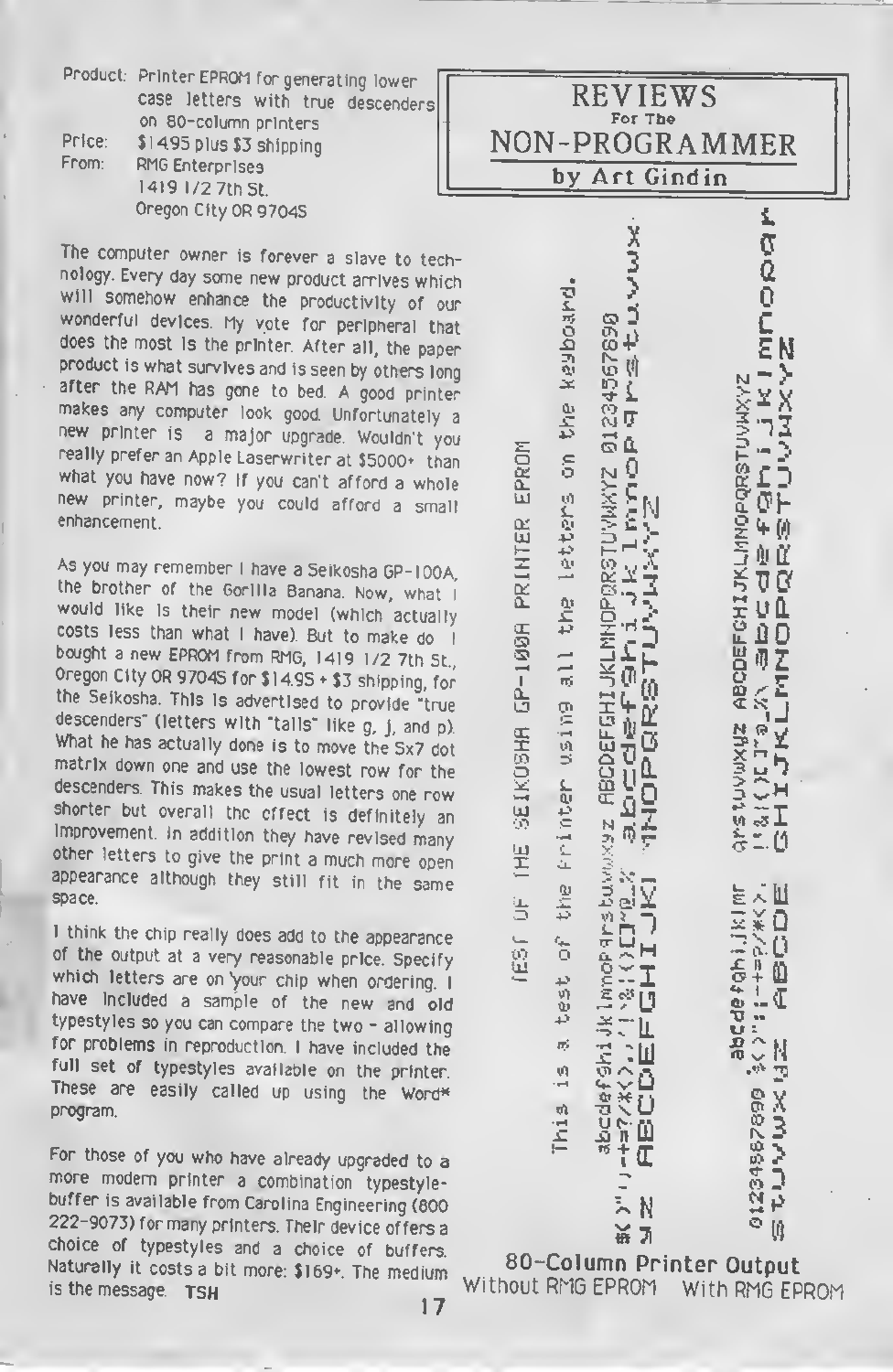#### 2066 Review P5/GE, Vers. 2.0 (or PIXEL SKETCH AND GRAPHICS EDITOR) Reviewed by "Elvin Magic"

| Program: | Pixel Sketch and Graphics Editor, |  |
|----------|-----------------------------------|--|
|          | Version 2.0                       |  |
|          |                                   |  |

| T5 2068<br>Computer: |
|----------------------|
|----------------------|

Price: \$19 95

Available from:

LEMKE SOFTWARE DEVELOPMENT 2144 White Oak Wichita KS 67207

Having recently written a graphics program for tne 2068, <sup>I</sup> can appreciate all the capabilities represented in this program

The Pixel Sketch and Graphics Editor, Version 2.0 (or PS/GE, for short) uses the standard video mode, the extended color video mode with eight times the standard color resolution, and the high resolution graphics video mode to draw and to print text. This versatility is very useful especially if you like lots of color or lots of room to work with.

The capabilities are great and many It has the usual commands like plot, erase (unplot), circle, draw, ink and paper colors, bright, and flash: But that's not all. What makes this program great are functions like zoom, wide, mirror image, rotate, move, paint, merge (two pictures), inverse, fill/shade, erase, digitize, and text/print. Each function helps to show the great graphics ability of the 2068 All of the above functions, except for paint and fill/shade are accessed by a useful (if not unique) process called "windowing", in which <sup>a</sup> rectangular window appears on the screen which can be made larger or smaller, taller or shorter, wider or narrower, and it can easily be located on the screen.

Most of the functions are self-explanatory and <sup>l</sup> didn't have any trouble with them, except for "digitize". This function was very new to me It is used to "digitize" the picture in the user-defined window The digitize function displays the decimal and binary equivalents of tne screen display file. These data can be used (outside the PS/GE) to define user-defined graphics characters Each data point is defined by its row and column number

Five different fonts Ch an eery<br>Standard Bold Modern S<sup>t</sup> 3 ( <sup>3</sup> CS And you can infermingle the fonts.<br>Modern Chancery Modern Bold Bold Jtdll'CS, set,., The Chancery font is on the tape

And you can do ob nas uoy brk<br>mirror images. . 298ami lonim

### TS2068 Reviews

relative to the upper-left corner of the user-defined window Digitize will analyze an 8x8 pixel area at a time.

Using the text/print option allows you to choose from four built-in fonts, plus there is an additional font (chancery) on the tape which can also be used. (See Figure 1.)

You can also use the "zoom" statement to enlarge lettering as seen in Figure 2.

Figure 3 shows some other functions of the P5/GE.

Also on the tape is a very useful program that changes <sup>a</sup> 32 column picture into <sup>a</sup> 64 column

You can even  $\texttt{EML}$  ARGE.



Letter ins to suit your taste. .<sup>4</sup>nd a// this can fee done on your 2 0 6 S



#### P576E=32->64

Use this program to convert <sup>a</sup> standard <sup>32</sup> column screen to <sup>a</sup> 64. (hi res) column screen. Press 1-5 to select an option. 1) DOUBLE IMAGE (32 => 32 <sup>+</sup> 32) 2) LEFT ONLY 3) RIGHT ONLY 4.) USER SPECIFIC 5) LEFT <sup>+</sup> RIGHT (32 +32 => 64)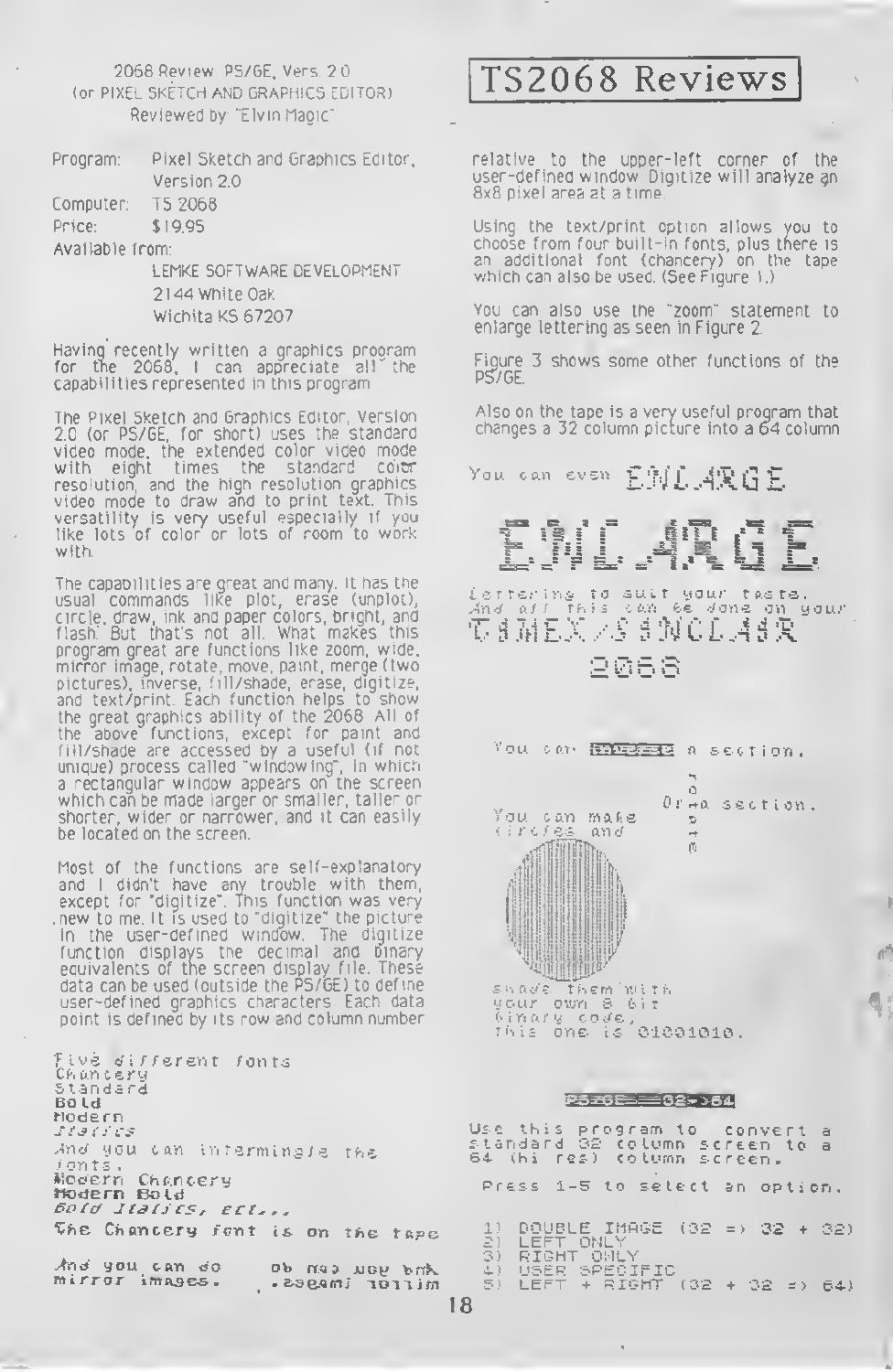

picture, place it on either the<br>right or left side, start it on<br>any of the 32 columns, or merge the pictures side by side.

The booklet accompanying the program explains each function as well as telling you how to make modifications to the a full-sized printer.

The original version of the<br>program.has.been.on.the.market for over <sup>a</sup> year now, and for those who purchased the old version, you can order version 2.0 by sending \$10.95 and the

original tape back to Lemke Software Development.

PS/GE is simple to understand very user-friendly, and overall <sup>a</sup> great graphics program. TSH

cs/p=copy screen<br>OFrow Xeys to move<br>ENTER=Next Line

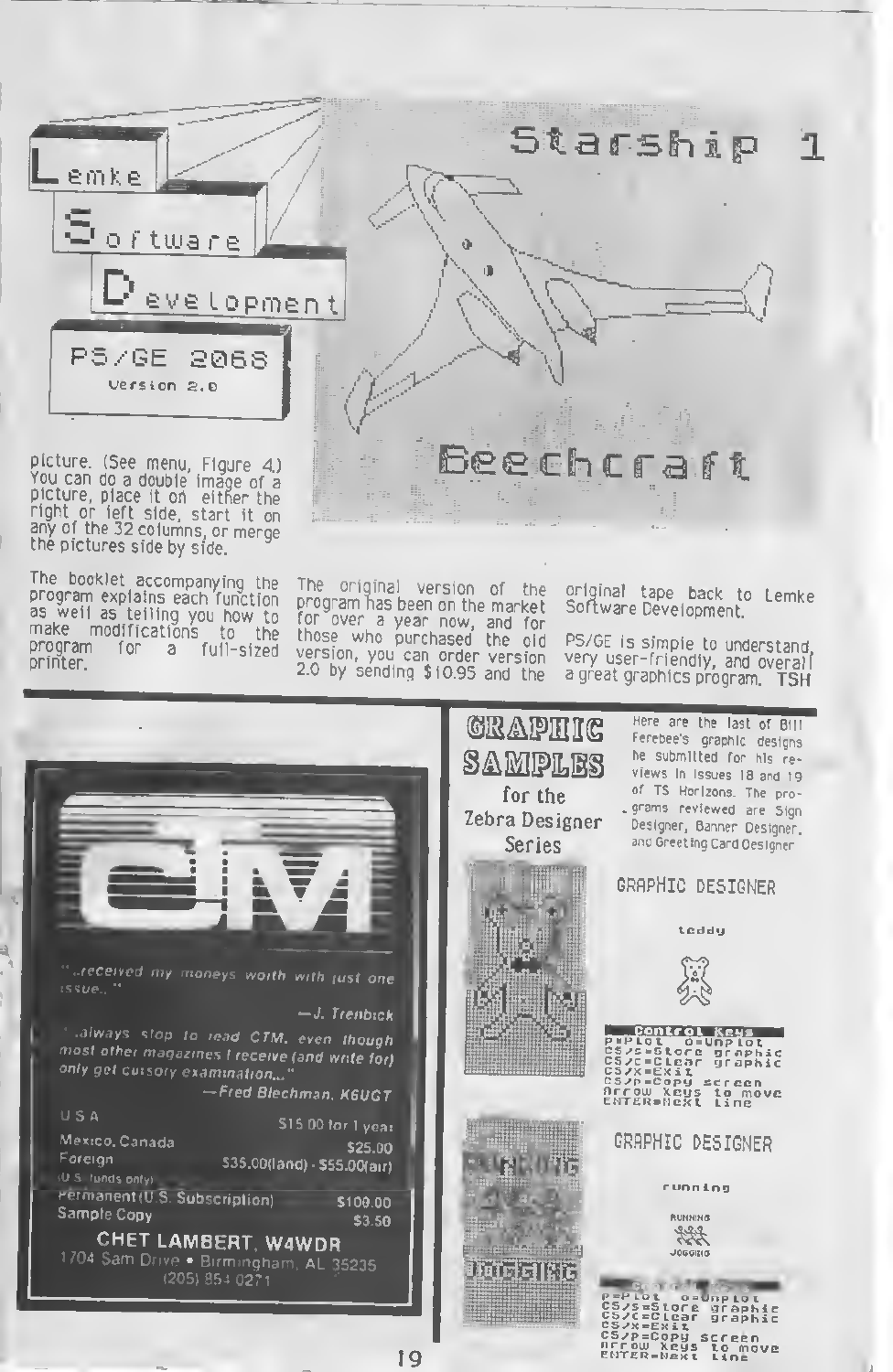## Reviews l e:

Software Review by Tex Faucette

SMART TEXT TS-2068 Copyright 1984 by Gulf Micro Electronics, 1317 Stratford Ave., Panama City, FL 32404.  $(904) 871 - 4513$ .

Please note that this a limited review, <sup>I</sup> began with this program some time ago, but before my review was completed my 2068 "expired." <sup>1</sup> hasten to note that the program had nothing to do with said demise.

Many programs may be evaluated and either reviewed or rejected in a single session at the keyboard. This IS NOT TRUE in the case of Bill Jones' SMART TEXT TS-2068. In fact, upon first reading the 70-page manual, my reaction was, "Egad, he has reinvented Wordstar!" Of course <sup>I</sup> jest. Nevertheless, a mere listing of the features and functons approaches the unbelievable.

Quoting from the attractive cover of the latest (and in my judgement, improved) 70-page manual, SMART TEXT TS-2068 is. "Integrated Administrative Software Featuring Data Base Management, Mailing List, Word Processing, Laoel Printing, Auto Letterheads, Form Letters, Repeat Print Multi-page Manuals [such as the one from which <sup>I</sup> am quoting], Direct Type-Print, Supports all Interfaces, Universal Printer Patch." Versions are available for Cassette and all Interfaces, Zebra 05-64 Cartridge, Aerco Disk, and A&J Microdrive.

All the above features would appear to stretch the capacity of the un-expanded 2068. Bill Jones admits tnat his first version ate up all available memory before he had all the features he desired, and he was forced to "invent" what he terms "DENSE PACK BASIC."

"DENSE PACK" being Bill Jones' invention, <sup>I</sup> leave the full tutorial chore to him. And, of course, <sup>I</sup> hope he will write it up for a future issue of TSH. In brief, the system utilizes all of the memory saving tricks <sup>l</sup> ever heard of plus more that may forever remain "beyond my ken." Such things as "PSEUDO-HEX variables almost make sense to me, but such things as 10 conditional IF THEN statements with a few VALs thrown in residing in <sup>a</sup> single program line leaves me gasping For breath. Even so, IT IS BASIC and c-i be readily modified by following instructions contained in the manual. In this regard, it behooves one to LLIST the program for reference during the modifications. It only requires somewhere around 12 feet of paper on the 2040 printer, and the results may be wrapped around a couple of of pieces of broomstick or mop handle for manual scrolling. Of course the knowledgable user will perform any such modification on a "working copy" of the program. According to the manual the original program length was 32K. DENSE PACK yielded the current program length of only 20K.

Use of the "Universal Printer Patch" requires entry of certain data obtained from one's printer manual (it should be noted that some older printers are sadly deficient In the manual department) and also may require editing of a few program lines. This operation is very thoroughly explained in the SMART TEXT MANUAL. Those who have ranted, raved, and resorted to strong language trying to make a printer behave will appreciate this feature.

SMART TEXT TS-2068 Is menu-driven. In fact, there is an abundance of menus. Fortunately, the latest version of the manual has four pages of diagrams of menu relationships; a veritable "road map" to assist one in arriving at Proficiencyville. Data is stored in "array cells" or "data banks" by menu selection from whence il may be recalled in any desired order for furttier printing, or whatever. This results in a high degree of flexibility, but the rather complex system will require some study and usage before maximum productivity is attained.

end up with mixed feelings concerning SMART TEXT TS-2068. It is much too complex a program for most of my writing chores. Yet, on the other hand, when I write The Great<br>American Novel...I will probably also have to publish it.

Due to the time lapse, I hesitate to quote prices for the various versions of SMART TEXT<br>TS-2068, so why not write or call Bill Jones at the above address or number. Tell him who sent you. **TSH** 

 $CREEN =$ ALC  $2 - 0$ ELECTRONIC SPREADSHEET<br>
1008 cells with both a<br>
1008 cells with both a<br>
label and a numeric val-<br>
user. 150 user defined<br>
user. 150 user defined<br>
functions which accept-<br>
11 commands on the keylabel and a numeric value<br>user. 150 set by the<br>functions which acceptined<br>all commands on the keyr-<br>turned including: Fighter-<br>label, IF... Then, including<br>label, IF... Then, including<br>label, IF... Then, include the<br>column **BAHTA SOFTWARE**<br>8088 Highwood<br>Orangevale, CA<br>(916) 722-4895 Way662

20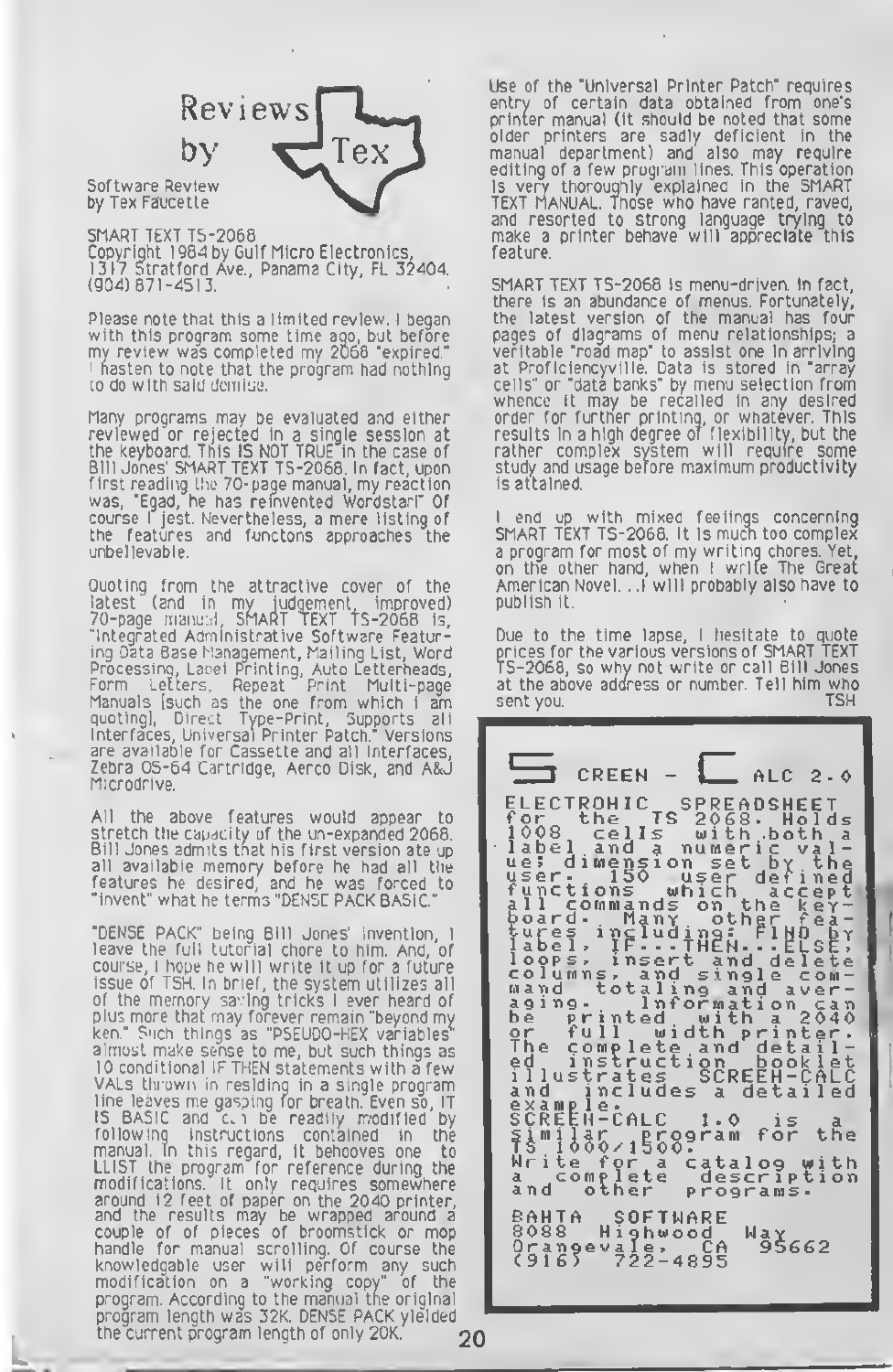# ST CLASS MAGAZINE

At last a conputer nagazine on casoette For the TIMER SINCLAIR 2000. No longer<br>udll you have to type in long fastidious<br>programs. no nore bugs and headaches...<br>... just load and run.

BYTE POWER is the Ultimote magazine for the T32000. Each caseette is full of programs, a real T32000 owner's dream.

EYTE PONER is a software based nagazine with over 130 programs per year, nost of then in Machine Language. Programs vary from the Arcade game to the Word-Processor. And all thot for...

> LESS THAN 39 cents A PROGRAM. Chosed on 1 gear eubscription)

Plus you get programming articles. Software and Hordware reviewe

I would like to receive:

mun

眼体附

emnnt

**I** 

One  $1$ ssue - \$5.50  $C(1.3.)$ 

0 Month subscription CB issues] - #29.99 CU.3.J.

1 Year subscription C12 issues] - \$49.99 CU.3.]

- 10 Nonth subscription (10 issues) \$09.99 CU.S. ) You save almost \$30.00
- 2 Year subscription C24 issueo] \$09.99 CU.3.] You save over \$40.00

| 电栅柱                                                                                     |                                                                                                                                                                                                                                                       |
|-----------------------------------------------------------------------------------------|-------------------------------------------------------------------------------------------------------------------------------------------------------------------------------------------------------------------------------------------------------|
| <b>ADDRESSE</b><br><u> 1980 - Jan William III, markin management et al. 1</u>           | and the following property contribution is a contribution of the contribution of the contribution of the contribution of the contribution of the contribution of the contribution of the contribution of the contribution of t                        |
| EITY:<br>$\blacksquare$ $\blacksquare$<br><b>STATE.</b><br>.<br><b>E. Street Street</b> | the sale of the continue of the continue of the continue of the continue of the continue of the continued of the continued of the continued of the continued of the continued of the continued of the continued of the continu<br>71 D<br><b>PODE</b> |

Send gour MONEY ORDER or CHECK to:

BYTE POWER 1740 Headow deu Avenue. Pickering. Ontario. Canada Liv 350

23